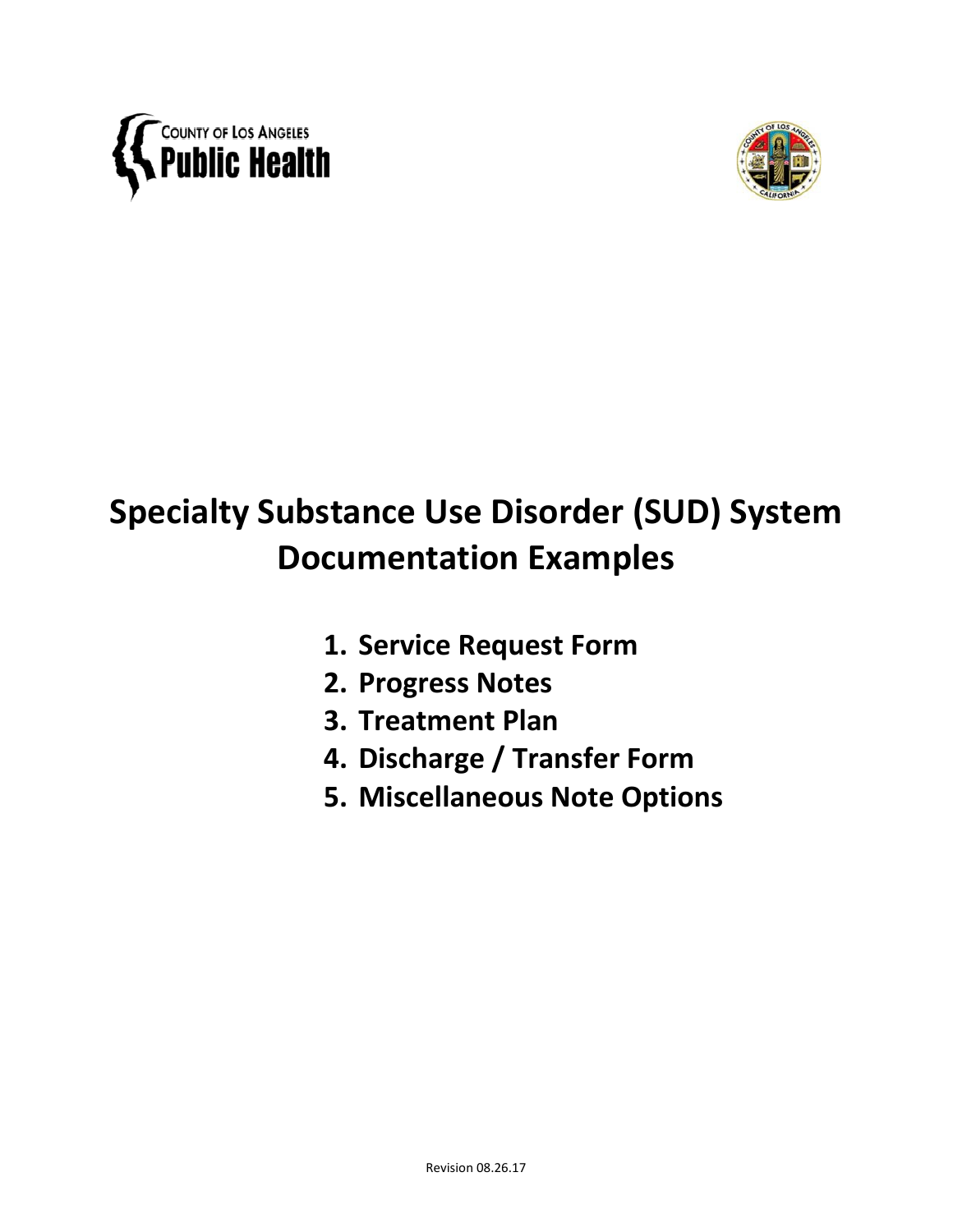**Service Request Form**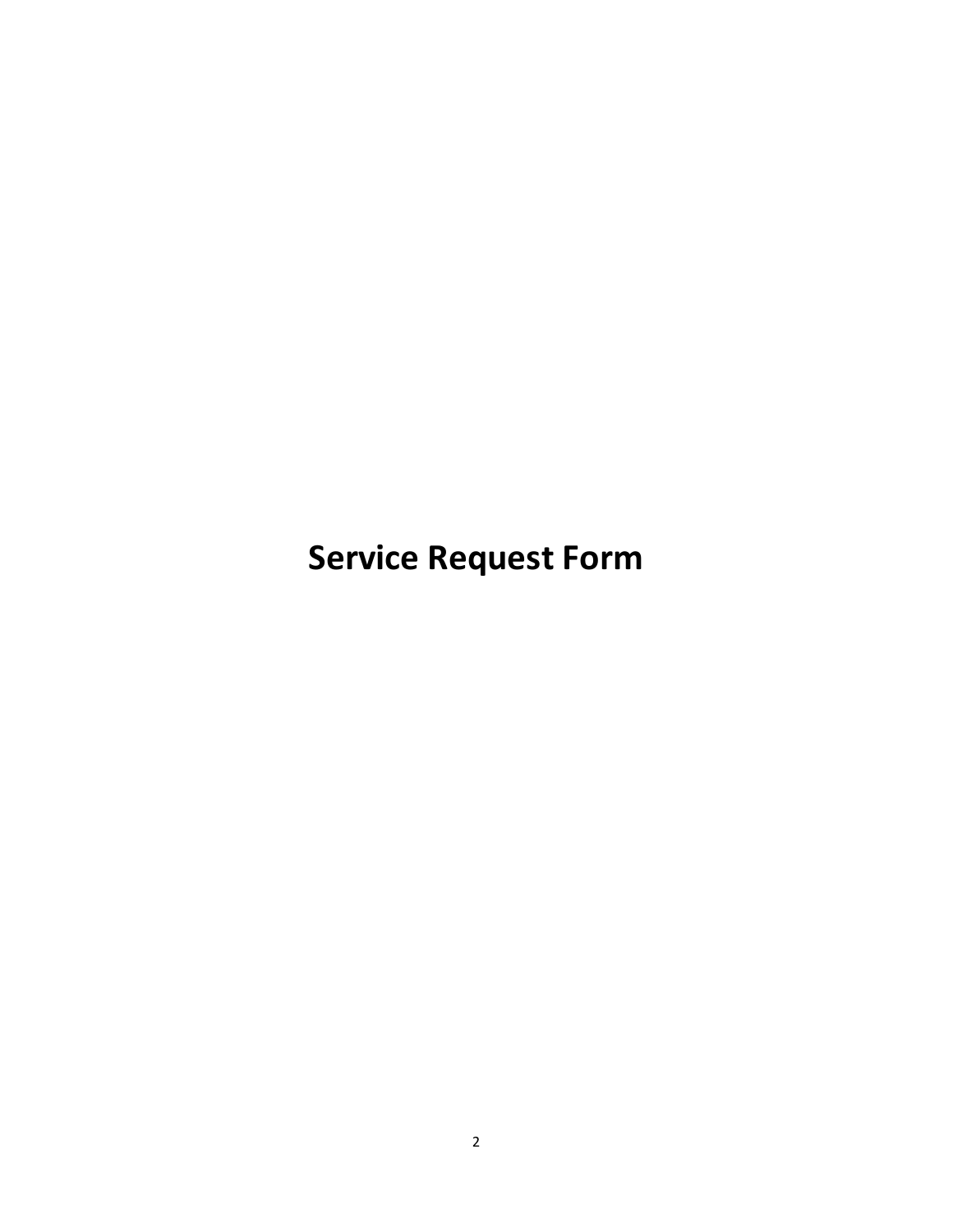# **SERVICE REQUEST FORM**

All services delivered in managed care environments require a determination of eligibility for services, and certain services require preauthorization or authorization by the managed care entity, in this case SAPC. This process of reviewing services is known as utilization management. Utilization management ensures that delivered services are medically necessary and appropriate.

The Service Request Form is an essential part of utilization management and is the provider's opportunity to demonstrate a patient is eligible for services (Part A of the Service Request Form) and request preauthorization or authorization for a certain service (Part B of the Service Request Form).

Although the Service Request Form can sometimes be viewed as purely an administrative requirement, it also represents an opportunity for providers to reflect on why they are recommending certain services for their patients to ensure that they are necessary and appropriate.

## **A strong justification for services tells a brief story of why certain services are needed, and includes the following elements:**

- What What service is being requested?
- Why Why is this service necessary and appropriate?
	- o Summary of the case, including brief history of past and current substance use, for example:
		- **ASAM Dimension 1** 
			- Substance (e.g., heroin, meth, etc)
			- Route of administration (e.g., IV, snorting, smoking, etc)
			- Duration (e.g., used substance for the last 10 years, etc)
			- Frequency (e.g., uses substance 2-3 times per week)
			- Consequences of use (e.g., impact on family, job, life responsibilities, finances, etc)
			- History of treatment (e.g., 2 prior residential admissions with sobriety for 1 year each, followed by relapse)
		- **Consideration of other ASAM dimensions to guide clinical rationale and level of care decisions** (e.g., living situation, readiness to change, co-occurring mental health conditions, etc)

Importantly, although this may appear to be a lot of information, this information can be captured in just several sentences.

A well-written Service Request Form will maximize the likelihood of timely service authorization approvals to facilitate the delivery of effective and appropriate substance use disorder (SUD) services. The easier it is for SAPC staff to understand the justification for the service(s) being requested, the more likely the service(s) being requested will be authorized and done so in a timely manner.

Periodic internal reviews of Service Request Form submissions by clinical supervisors and treatment staff is encouraged and will ensure consistent quality of this documentation.

Below are examples of several justifications of Service Request Forms for fictional cases. For the purposes of these samples, the focus is on the Medical Necessity and Level of Care section of the Service Request Form (fields #22- 24) given that other information contained within the Service Request Form is either demographic or straightforward to answer. Examples are provided for outpatient, residential, inpatient, and Opioid Treatment Program (OTP) levels of care. Importantly, these are only examples and there are various acceptable ways to provide good documentation to justify medical necessity for care, but the important thing is to include relevant clinical information and rationale for providing that level of care in submitted Service Request Forms.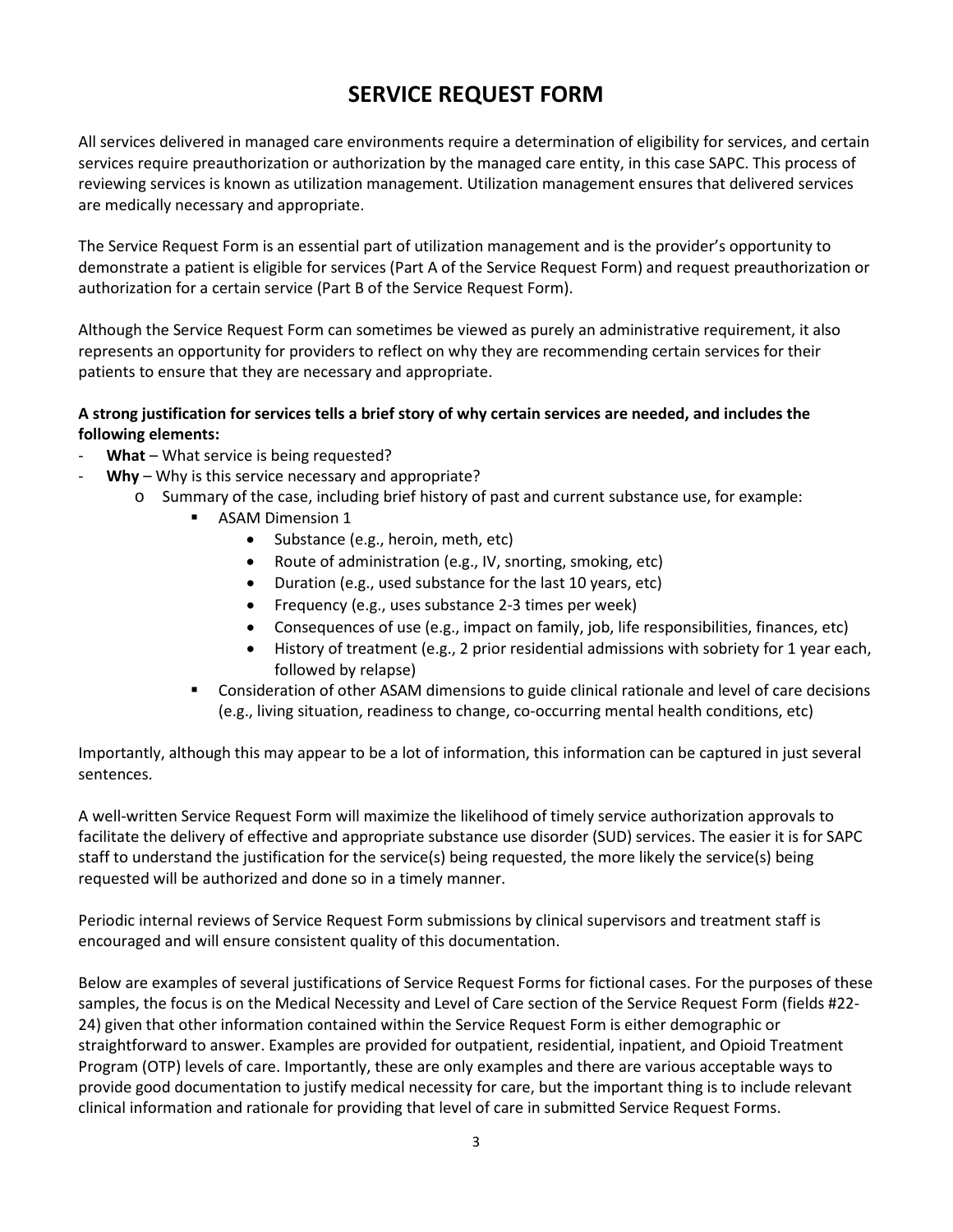



## **SUBSTANCE ABUSE PREVENTION AND CONTROL Service Request Form**

| 1. Today's Date:                                      |                              |                                                                                                                                |                             | 2. Treatment Start Date:             |           |                                                                                                                             |  |  |
|-------------------------------------------------------|------------------------------|--------------------------------------------------------------------------------------------------------------------------------|-----------------------------|--------------------------------------|-----------|-----------------------------------------------------------------------------------------------------------------------------|--|--|
| Part A                                                |                              | <b>PART A - MUST BE COMPLETED FOR ALL LEVELS OF CARE</b>                                                                       |                             |                                      |           |                                                                                                                             |  |  |
|                                                       | <b>PATIENT INFORMATION</b>   |                                                                                                                                |                             |                                      |           |                                                                                                                             |  |  |
| 3. Name: (Last, First, Middle)                        |                              |                                                                                                                                |                             | 4. Date of Birth: (MM/DD/YY)         |           | 5. Medi-Cal or MHLA<br>Number:                                                                                              |  |  |
| 6. Address:                                           |                              |                                                                                                                                |                             |                                      |           |                                                                                                                             |  |  |
| 7. Phone Number:                                      |                              |                                                                                                                                | Okay to Leave a Message?    | $\Box$ Yes                           | $\Box$ No | 8. Gender:                                                                                                                  |  |  |
| 9. Perinatal Patient:<br>If yes, provide verification | <b>Yes</b>                   | $\Box$ No. 10. Criminal Justice Involved Patient: $\Box$ Yes<br>If yes, provide Criminal Justice Identification Number:        |                             |                                      |           | 11. Race/Ethnicity<br>(Optional):                                                                                           |  |  |
|                                                       |                              |                                                                                                                                | <b>PROVIDER INFORMATION</b> |                                      |           |                                                                                                                             |  |  |
| 12. Provider Agency Name:                             |                              |                                                                                                                                |                             |                                      |           |                                                                                                                             |  |  |
| 13. Address:                                          |                              |                                                                                                                                |                             |                                      |           |                                                                                                                             |  |  |
| 14. Name of Contact Person:                           |                              |                                                                                                                                |                             | 15. Email Address of Contact Person: |           |                                                                                                                             |  |  |
| 16. Phone Number of Contact Person:                   |                              |                                                                                                                                | 17. Fax Number:             |                                      |           |                                                                                                                             |  |  |
|                                                       |                              |                                                                                                                                |                             |                                      |           | ELIGIBILITY REQUIREMENTS FOR SPECIALTY SUBSTANCE USE DISORDER SERVICES IN LOS ANGELES                                       |  |  |
|                                                       |                              |                                                                                                                                | <b>COUNTY</b>               |                                      |           |                                                                                                                             |  |  |
|                                                       |                              | 18. Is the patient a resident of Los Angeles County? $\Box$ Yes $\Box$ No                                                      |                             |                                      |           |                                                                                                                             |  |  |
|                                                       |                              | 19. Is the patient Medi-Cal Eligible? $\Box$ Yes $\Box$ No. If yes, please go to question 20. If no, please go to question 21. |                             |                                      |           |                                                                                                                             |  |  |
|                                                       |                              | 20 Are the beneficiary's Medi-Cal benefits assigned to Los Angeles County? $\square$ Yes $\square$ No.                         |                             |                                      |           |                                                                                                                             |  |  |
|                                                       |                              |                                                                                                                                |                             |                                      |           | 21. Is the patient a participant in the My Health LA (MHLA) program or other qualified county funded benefits? (e.g. AB 109 |  |  |
| $\Box$ Yes $\Box$ No                                  |                              |                                                                                                                                |                             |                                      |           |                                                                                                                             |  |  |
|                                                       |                              |                                                                                                                                | <b>MEDICAL NECESSITY</b>    |                                      |           |                                                                                                                             |  |  |
|                                                       |                              |                                                                                                                                | FOR ALL LEVELS OF CARE      |                                      |           |                                                                                                                             |  |  |
|                                                       |                              | 22. DSM-5 Diagnosis for Substance Use Disorder or Substance Use Diagnosis At Risk For:                                         |                             |                                      |           |                                                                                                                             |  |  |
|                                                       | Level of Care Determination: |                                                                                                                                |                             |                                      |           |                                                                                                                             |  |  |
|                                                       |                              | 24. Explanation of Need for Ongoing Services and Justification for Level of Care, as applicable:                               |                             |                                      |           |                                                                                                                             |  |  |
|                                                       |                              |                                                                                                                                |                             |                                      |           |                                                                                                                             |  |  |
|                                                       |                              |                                                                                                                                |                             |                                      |           |                                                                                                                             |  |  |
|                                                       |                              |                                                                                                                                |                             |                                      |           |                                                                                                                             |  |  |
|                                                       |                              | 25. Printed Name of Licensed LPHA from the ASAM Assessment Form:                                                               |                             |                                      |           |                                                                                                                             |  |  |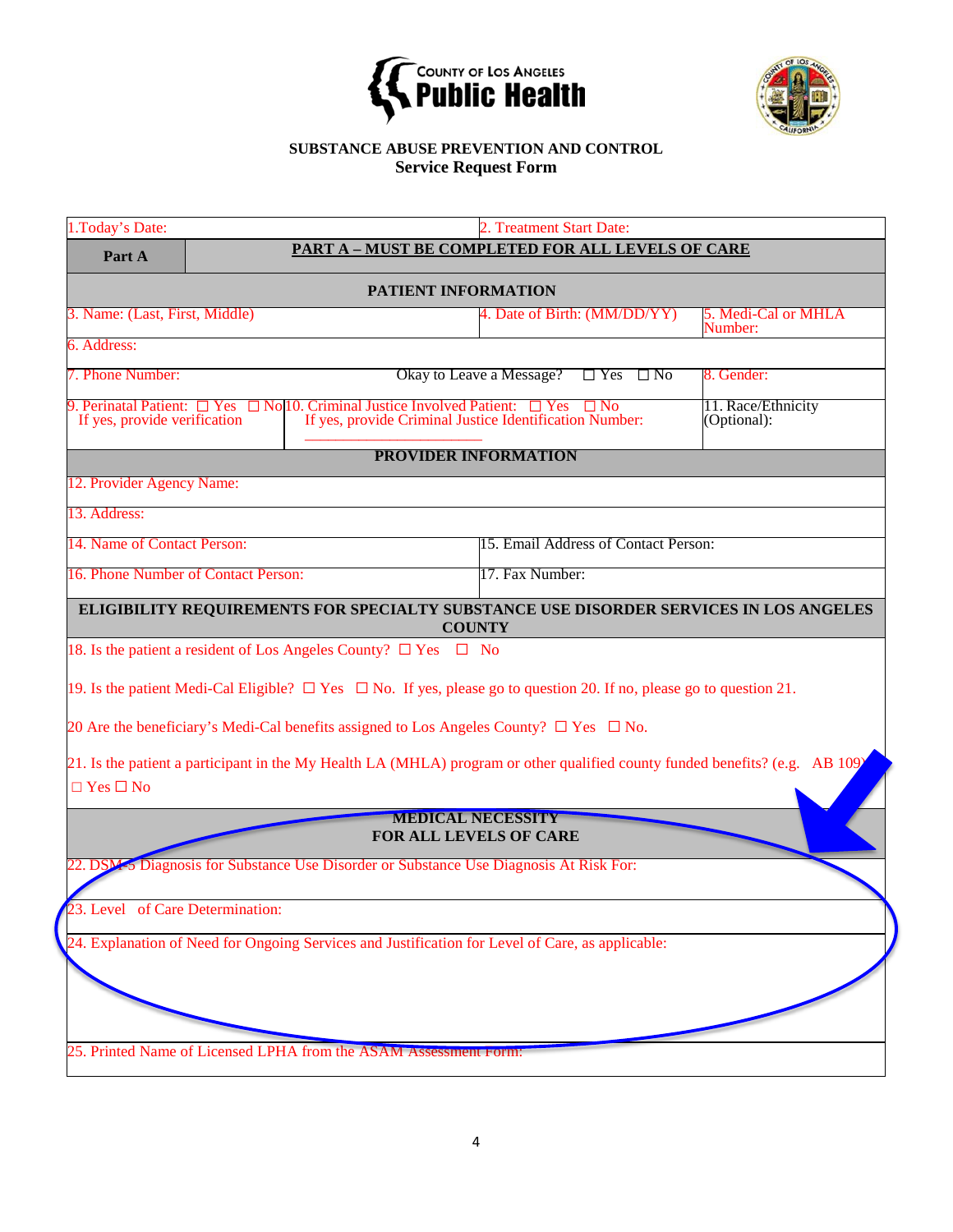| 26. Discipline:                                                                                                                                                                                                                                                                                                                                                                                                                                                                                                | 27. Licensed LPHA License Number:                                                                                                                                                                                                                                                                                                                                                                                                                             |  |  |
|----------------------------------------------------------------------------------------------------------------------------------------------------------------------------------------------------------------------------------------------------------------------------------------------------------------------------------------------------------------------------------------------------------------------------------------------------------------------------------------------------------------|---------------------------------------------------------------------------------------------------------------------------------------------------------------------------------------------------------------------------------------------------------------------------------------------------------------------------------------------------------------------------------------------------------------------------------------------------------------|--|--|
| Part B<br>COMPLETE THIS SECTION ONLY IF REQUESTING ONE OF THE SERVICES LISTED BELOW<br>28. Check One: □Preauthorization □Authorization □*Expedited Authorization □Reauthorization (Current Authorization #:                                                                                                                                                                                                                                                                                                    | PREAUTHORIZATION / AUTHORIZATION SERVICE REQUEST                                                                                                                                                                                                                                                                                                                                                                                                              |  |  |
| 29. Check if the patient is: $\Box$ Youth (under age 18) $\Box$ Young Adult (age 18-20) $\Box$ Adult (age 21 and over)<br><b>Preauthorized Services</b><br><b>Residential Services</b><br>ASAM level 3.1 Clinically Managed Low-Intensity<br>П<br>ASAM level 3.3 Clinically Managed High Intensity<br>$\perp$<br>(Population Specific)<br>ASAM level 3.5 Clinically Managed High-Intensity<br>(Non-Population Specific)<br>ASAM level 3.7 Medically Monitored Intensive<br><b>Inpatient Treatment Services</b> | <b>Authorized Services</b><br>Withdrawal Management (WM) for Youth Under Age 18<br>ASAM level 1-WM (outpatient/ambulatory)<br>ASAM level 3.2-WM (residential)<br>ASAM level 3.7-WM (inpatient)<br>ASAM level 4-WM (inpatient)<br>Medication-Assisted Treatment for Youth Under Age 18<br>Medication-Assisted Treatment for Youth Under Age 18<br>Recovery Bridge Housing - must submit authorization<br>$\Box$<br>request via RBH Authorization Request Form) |  |  |
| ASAM 4.0 Medically Managed Intensive Inpatient<br><b>Treatment Services</b><br>30. Name of Provider submitting request:                                                                                                                                                                                                                                                                                                                                                                                        | 31. Provider Signature:<br>32. Date:<br><b>EXTERNAL SAPC REVIEW</b> This section will include communication between SAPC and the agency/provider.                                                                                                                                                                                                                                                                                                             |  |  |
| Approved<br>Further review required<br>Denied<br>Comments:<br>Reviewed by:<br><b>Supervisor Reviewer</b>                                                                                                                                                                                                                                                                                                                                                                                                       | Date:                                                                                                                                                                                                                                                                                                                                                                                                                                                         |  |  |
|                                                                                                                                                                                                                                                                                                                                                                                                                                                                                                                | <b>INTERNAL SAPC USE ONLY</b> This section is reserved for internal SAPC use only.                                                                                                                                                                                                                                                                                                                                                                            |  |  |
| Approved<br>Denied<br>Further review required                                                                                                                                                                                                                                                                                                                                                                                                                                                                  |                                                                                                                                                                                                                                                                                                                                                                                                                                                               |  |  |
| Comments:                                                                                                                                                                                                                                                                                                                                                                                                                                                                                                      |                                                                                                                                                                                                                                                                                                                                                                                                                                                               |  |  |
| Reviewed by:<br><b>Supervisor Reviewer</b>                                                                                                                                                                                                                                                                                                                                                                                                                                                                     | Date:                                                                                                                                                                                                                                                                                                                                                                                                                                                         |  |  |
| is prohibited without the prior written authorization of the patient/authorized representative to who it pertains unless otherwise permitted by<br>law.                                                                                                                                                                                                                                                                                                                                                        | This confidential information is provided to you in accord with State and Federal laws and regulations including but not limited to APPLICABLE<br>Welfare and Institutions Code, Civil Code, HIPAA Privacy Standards, and 42 CFR Part 2. Duplication of this information for further disclosure                                                                                                                                                               |  |  |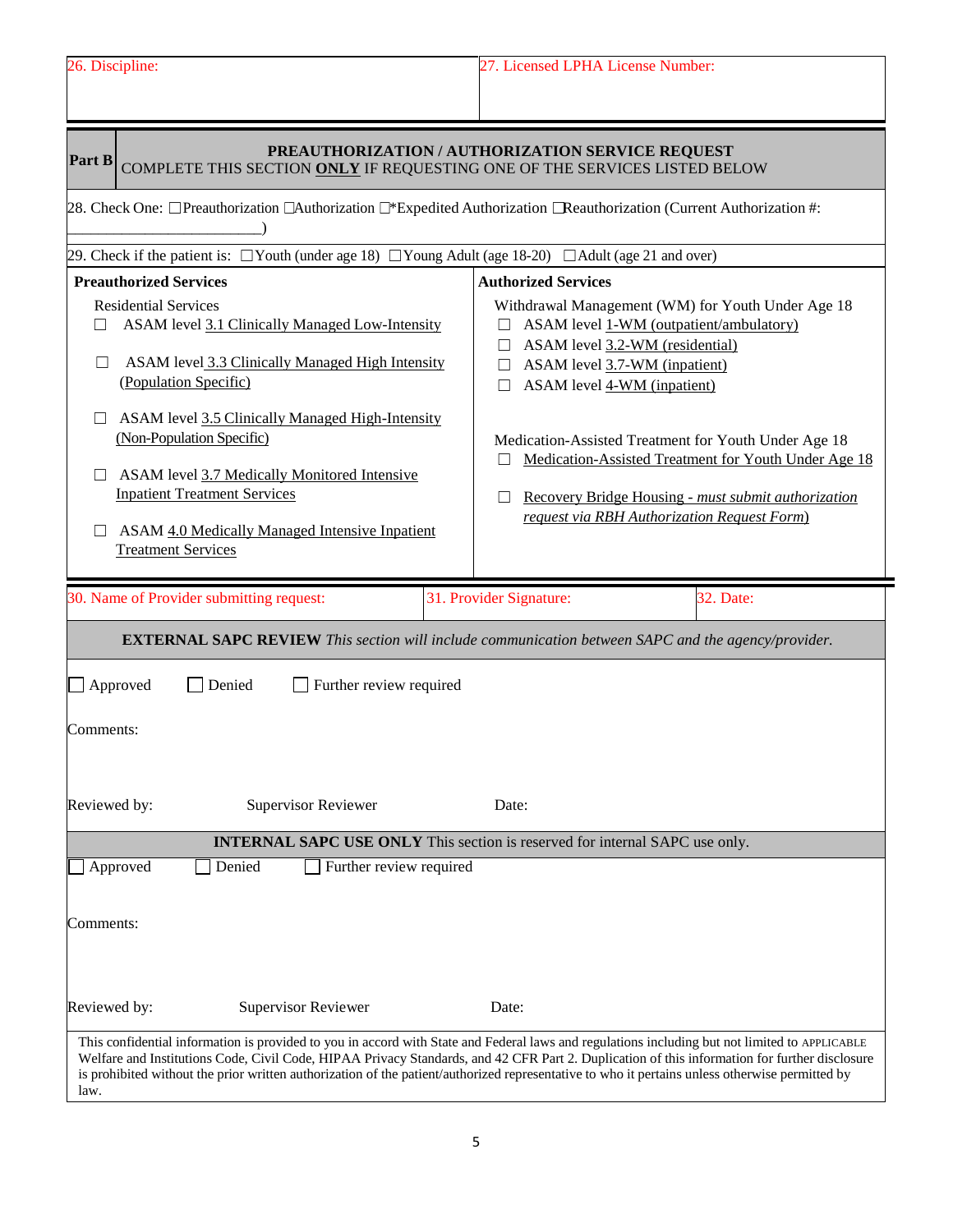| <b>Service Request Form</b>                                                                                                                                                                                                                                                                                                                                                                                                                                                                                                                                                                                                                                                                                                                                                                                                                                                                                                                                                                                                                                                                                                                                                                                                                                                                                                                             |
|---------------------------------------------------------------------------------------------------------------------------------------------------------------------------------------------------------------------------------------------------------------------------------------------------------------------------------------------------------------------------------------------------------------------------------------------------------------------------------------------------------------------------------------------------------------------------------------------------------------------------------------------------------------------------------------------------------------------------------------------------------------------------------------------------------------------------------------------------------------------------------------------------------------------------------------------------------------------------------------------------------------------------------------------------------------------------------------------------------------------------------------------------------------------------------------------------------------------------------------------------------------------------------------------------------------------------------------------------------|
| Medical Necessity and Level of Care Section (fields #23 - 25)                                                                                                                                                                                                                                                                                                                                                                                                                                                                                                                                                                                                                                                                                                                                                                                                                                                                                                                                                                                                                                                                                                                                                                                                                                                                                           |
| <b>Outpatient Example</b>                                                                                                                                                                                                                                                                                                                                                                                                                                                                                                                                                                                                                                                                                                                                                                                                                                                                                                                                                                                                                                                                                                                                                                                                                                                                                                                               |
| Field #23: DSM-5 Diagnosis of Substance Use Disorder or At-Risk Diagnosis<br>Opioid Use Disorder - MILD                                                                                                                                                                                                                                                                                                                                                                                                                                                                                                                                                                                                                                                                                                                                                                                                                                                                                                                                                                                                                                                                                                                                                                                                                                                 |
| Field #24: Level of Care Determination                                                                                                                                                                                                                                                                                                                                                                                                                                                                                                                                                                                                                                                                                                                                                                                                                                                                                                                                                                                                                                                                                                                                                                                                                                                                                                                  |
| Outpatient ASAM 1.0                                                                                                                                                                                                                                                                                                                                                                                                                                                                                                                                                                                                                                                                                                                                                                                                                                                                                                                                                                                                                                                                                                                                                                                                                                                                                                                                     |
| Field #25: Explanation of Need for Ongoing Services and Justification for Level of Care, as applicable<br><b>ASAM</b> considerations:<br>Dimension 1: Mr. Doe is a 27 y/o man with a 1-year history of abusing opioid medications he obtained<br>O<br>from friends about once every 2 weeks. He denies any IV heroin or other drug use, and has never<br>been in SUD treatment before, but is interested in treatment now because his family found out about<br>his use and is concerned. He has also noticed that his work performance in construction has been<br>negatively impacted, so is concerned about eventually losing his job and is interested in outpatient<br>treatment so it doesn't disrupt his work<br>Dimension 2: High cholesterol, managed by primary care provider (PCP)<br>$\circ$<br>Dimension 3: Mild anxiety, not receiving treatment<br>O<br>Dimension 4: Ready for and interested in outpatient treatment<br>O<br>Dimension 5: Has not used any drugs in the last 2 weeks. Moderate-high relapse potential<br>O<br>Dimension 6: Lives with his family, who is supportive of his recovery<br>O<br>In summary, this is a 27 y/o man with mild opioid use disorder who has misused prescription opioids about<br>twice per month for the past year, and who is interested in outpatient treatment. He is working and lives with |
| his family, who are supportive. Given concerns about worsened use and increasing negative consequences of<br>use, the ASAM assessment determined that he met the criteria for outpatient SUD treatment. Assessor<br>believes this is appropriate for now considering the severity level of his substance use, as patient has a stable<br>living situation and does not appear to require or want treatment in a higher level of care at this time.                                                                                                                                                                                                                                                                                                                                                                                                                                                                                                                                                                                                                                                                                                                                                                                                                                                                                                      |
| <b>Residential Example - INITIAL PREAUTHORIZATION</b>                                                                                                                                                                                                                                                                                                                                                                                                                                                                                                                                                                                                                                                                                                                                                                                                                                                                                                                                                                                                                                                                                                                                                                                                                                                                                                   |
| Field #23: DSM-5 Diagnosis of Substance Use Disorder or At-Risk Diagnosis                                                                                                                                                                                                                                                                                                                                                                                                                                                                                                                                                                                                                                                                                                                                                                                                                                                                                                                                                                                                                                                                                                                                                                                                                                                                               |
| Opioid Use Disorder - SEVERE<br>$\overline{\phantom{a}}$                                                                                                                                                                                                                                                                                                                                                                                                                                                                                                                                                                                                                                                                                                                                                                                                                                                                                                                                                                                                                                                                                                                                                                                                                                                                                                |
| Methamphetamine Use Disorder - MODERATE                                                                                                                                                                                                                                                                                                                                                                                                                                                                                                                                                                                                                                                                                                                                                                                                                                                                                                                                                                                                                                                                                                                                                                                                                                                                                                                 |
| Field #24: Level of Care Determination                                                                                                                                                                                                                                                                                                                                                                                                                                                                                                                                                                                                                                                                                                                                                                                                                                                                                                                                                                                                                                                                                                                                                                                                                                                                                                                  |
| <b>Residential ASAM 3.5</b>                                                                                                                                                                                                                                                                                                                                                                                                                                                                                                                                                                                                                                                                                                                                                                                                                                                                                                                                                                                                                                                                                                                                                                                                                                                                                                                             |
| Field #25: Explanation of Need for Ongoing Services and Justification for Level of Care, as applicable<br><b>ASAM</b> considerations:                                                                                                                                                                                                                                                                                                                                                                                                                                                                                                                                                                                                                                                                                                                                                                                                                                                                                                                                                                                                                                                                                                                                                                                                                   |
| Dimension 1: Mr. Doe is a 27 y/o man with a 10-year history of abusing IV heroin about 3x per week,<br>O<br>and meth about once a month. He denies any other drug use, and has received SUD treatment<br>numerous times in the past, both in residential and outpatient settings, with longest period of<br>sobriety being 6 months. He is interested in treatment now because he states he is "sick and tired of<br>using." He reports withdrawal symptoms when he stops using, but is not presenting with any<br>withdrawal symptoms currently and despite encouragement to consider it, states that he is not<br>interested in medications to support withdrawal management at this time<br>Dimension 2: High blood pressure, managed by primary care provider (PCP)<br>O<br>Dimension 3: Mild depression and anxiety, not receiving treatment<br>O<br>Dimension 4: Ready for and interested in treatment<br>O<br>Dimension 5: Last heroin use 3 days ago, meth use about 1 month ago. High relapse potential<br>$\circ$                                                                                                                                                                                                                                                                                                                             |

o Dimension 6: Lives with his family, but family are "fed up" and not supportive of patient returning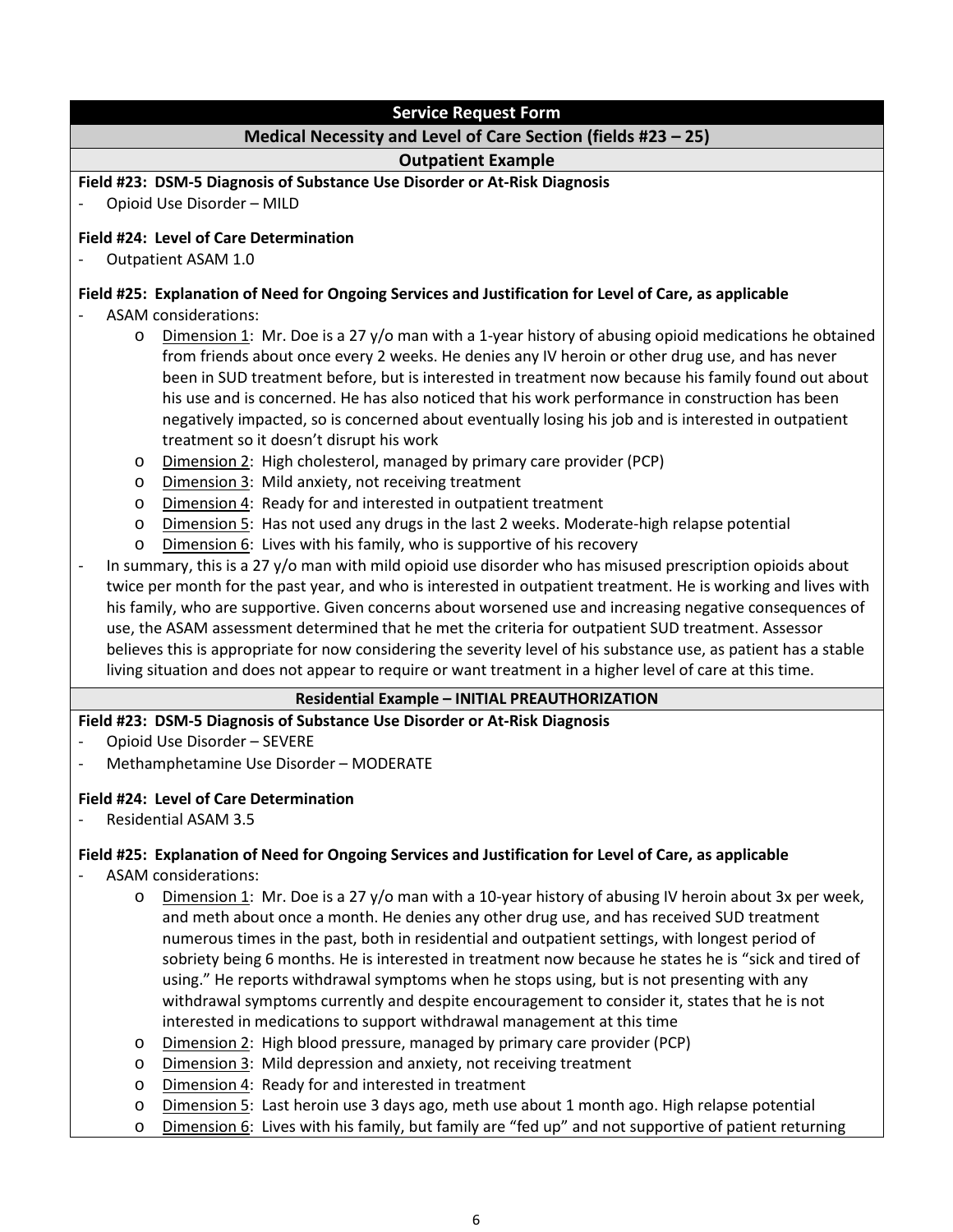home at this time

In summary, this is a 27 y/o man with severe opioid use disorder who has a 10-year history of IV heroin use 3x per week and meth use once a month, who meets criteria for residential treatment given the duration, frequency, and intensity of his drug use. Although he is appropriate for withdrawal management, he is not interested, despite use of motivational interviewing techniques to get him to consider this. He is also appropriate for residential 3.3 given his co-occurring depression and anxiety, but patient prefers to be treated at current site, where 3.3 is not available, and his depression and anxiety are currently stable and anticipated to increase with sobriety. Although he lives with his family, patient has burned bridges with his family and they are not supportive of patient returning home at this time. As a result, the most appropriate ASAM level of care currently is residential 3.5, which is consistent with the ASAM assessment recommendation.

## **Residential Example – REAUTHORIZATION**

**Field #23: DSM-5 Diagnosis of Substance Use Disorder or At-Risk Diagnosis**

- Opioid Use Disorder SEVERE
- Methamphetamine Use Disorder MODERATE

### **Field #24: Level of Care Determination**

Residential ASAM 3.5 (reauthorization)

# **Field #25: Explanation of Need for Ongoing Services and Justification for Level of Care, as applicable**

- ASAM considerations:
	- o Dimension 1: Mr. Doe is a 27 y/o man with a 10-year history of abusing IV heroin about 3x per week, and meth about once a month. He has been in residential 3.5 treatment for approximately 50 days, and has been engaged and made progress in terms of becoming more comfortable sharing in individual and group sessions, better able to utilize his coping skills, and reporting reduced but ongoing cravings, and continues to be only contemplative and minimally confident in his ability to maintain his recovery. He is now open to consideration MAT for his long history of heroin use and is in the process of being referred for MAT evaluation by our Medical Director.
	- o Dimension 2: High blood pressure, managed by primary care provider (PCP)
	- o Dimension 3: Mild depression and anxiety, stable
	- o Dimension 4: Interested in continuing treatment, but still contemplative about his ongoing recovery
	- o Dimension 5: Last heroin use 53 days ago and meth use 1 month ago. Moderate-high relapse risk
	- o Dimension 6: Currently in residential treatment. Able to return home with family once stabilized

In summary, this is a 27 y/o man with severe opioid use disorder who has a 10-year history of IV heroin use 3x per week and meth use once a month, who has been in residential 3.5 treatment for about 50 days. Engaged and making progress, but ongoing cravings and only contemplative stage of change regarding ability to maintain recovery is concerning. Patient would benefit from ongoing residential 3.5 treatment, and patient does not appear ready for step down to Intensive Outpatient Treatment. Would like to request additional 30 days in residential 3.5 setting to continue treatment and prepare for step-down to lower level of care later.

#### **Inpatient Example**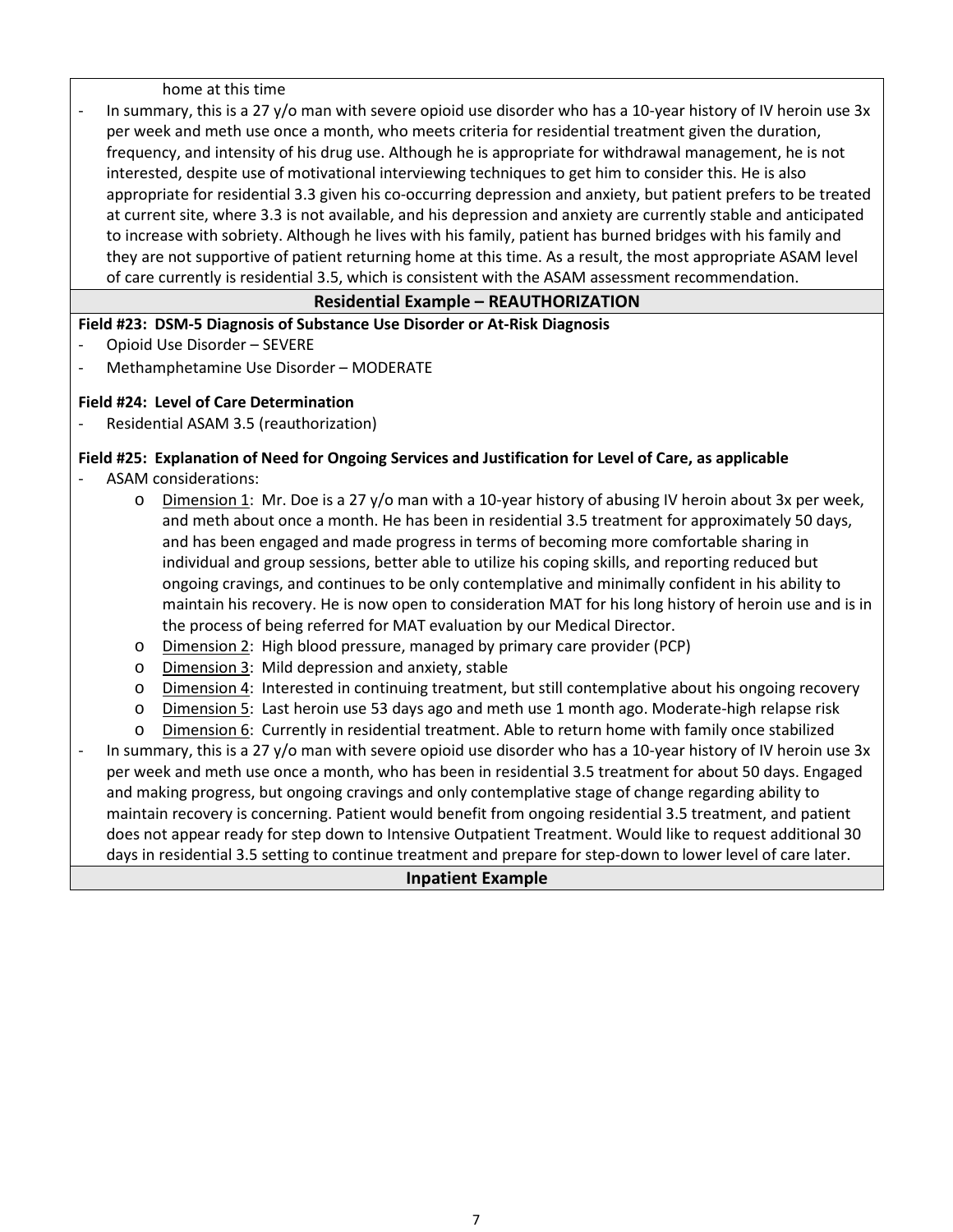### **Field #23: DSM-5 Diagnosis of Substance Use Disorder or At-Risk Diagnosis**

- Opioid Use Disorder SEVERE
- Alcohol Use Disorder SEVERE

## **Field #24: Level of Care Determination**

- Inpatient ASAM 3.7

## **Field #25: Explanation of Need for Ongoing Services and Justification for Level of Care, as applicable**

- ASAM considerations:
	- o Dimension 1: Mr. Doe is a 27 y/o man with a 10-year history of abusing IV heroin and alcohol on a daily basis. Typically drinks about 8 drinks per day of vodka. Last heroin use was yesterday, and last drink was 4 hours ago. Patient presents with visible withdrawal symptoms of sweating and mild tremors. He has received SUD treatment numerous times in the past, both in residential and outpatient settings, with longest period of sobriety being 3 months. He is interested in treatment now because he states he is "sick and tired of using." He reports severe withdrawal symptoms when he stops using and is interested in detox to assist with his treatment. He reports a history of delirium tremens (DTs) and one prior alcohol-related withdrawal seizure in the past.
	- o Dimension 2: High blood pressure, managed by primary care provider (PCP). History of alcoholrelated withdrawal seizure about 6 months ago
	- o Dimension 3: Mild depression and anxiety, not receiving treatment
	- o Dimension 4: Ready for and interested in treatment
	- o Dimension 5: Last heroin use yesterday and last drink about 4 hours ago. Very high relapse and withdrawal potential
	- o Dimension 6: Homeless, no supportive family
- In summary, this is a 27 y/o man with severe opioid and alcohol use disorders who has a 10-year history of daily IV heroin use and daily alcohol use of about 8 drinks per day of vodka. History of severe withdrawal from both opioids and alcohol, including one prior alcohol-related withdrawal seizure about 6 months ago. Given long duration and high frequency/intensity of use, and prior history of withdrawal, patient is at high risk for both relapse and withdrawal. As a result, he meets criteria for stabilization in inpatient treatment in ASAM 3.7 currently, with MAT for withdrawal management support, which patient is interested in.

## **Opioid Treatment Program (OTP) Example – REAUTHORIZATION**

#### **Field #23: DSM-5 Diagnosis of Substance Use Disorder or At-Risk Diagnosis**

- Opioid Use Disorder – SEVERE

#### **Field #24: Level of Care Determination**

- Opioid Treatment Program

#### **Field #25: Explanation of Need for Ongoing Services and Justification for Level of Care, as applicable**

- ASAM considerations:
	- o Dimension 1: Mr. Doe is a 27 y/o man with a 10-year history of daily IV heroin use. He has been stable on methadone maintenance at 120 mg daily for 4 years, and has maintained his recovery during this period. Engaged with OTP on a regular basis, participating in counseling sessions.
	- o Dimension 2: No major health issues, managed by primary care provider (PCP)
	- o Dimension 3: Followed by outpatient psychiatrist for mild and stable depression
	- o Dimension 4: Maintenance stage of change, interested in continuing with treatment in OTP setting
	- o Dimension 5: Has not used any heroin or drugs in 4 years since starting methadone maintenance. Relapse potential is low assuming ongoing treatment
	- o Dimension 6: Lives with his family, who is supportive of his recovery
- In summary, this is a 27 y/o man with severe 10-year history of opioid use disorder using IV heroin for the past 10 years on a daily basis, who has been stable on methadone maintenance on 120 mg daily for the past 4 years. He has had no relapses during this time and is interested in continuing with OTP treatment. He is appropriately engaged with the OTP and would benefit from ongoing OTP services to maintain his recovery.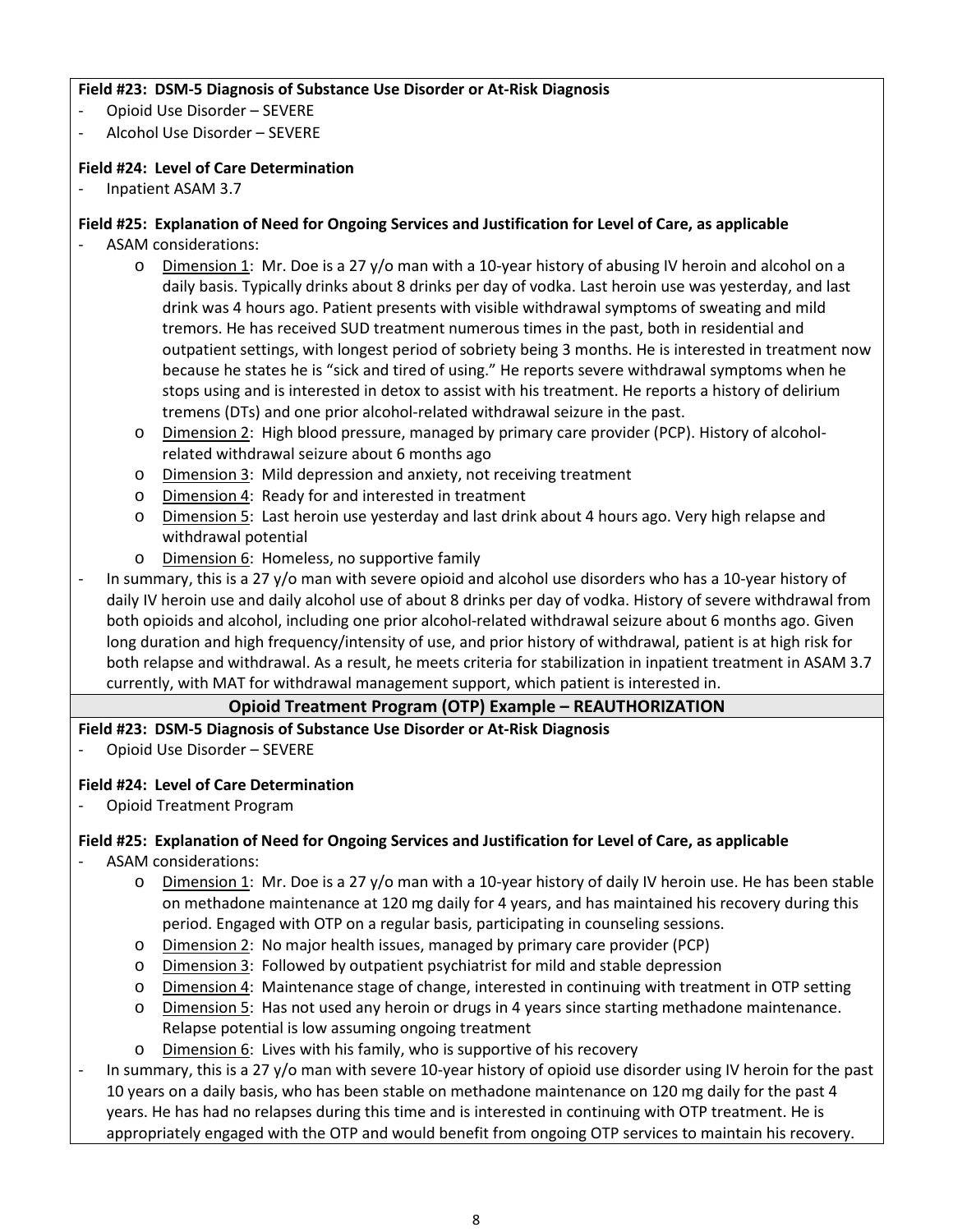**Progress Notes**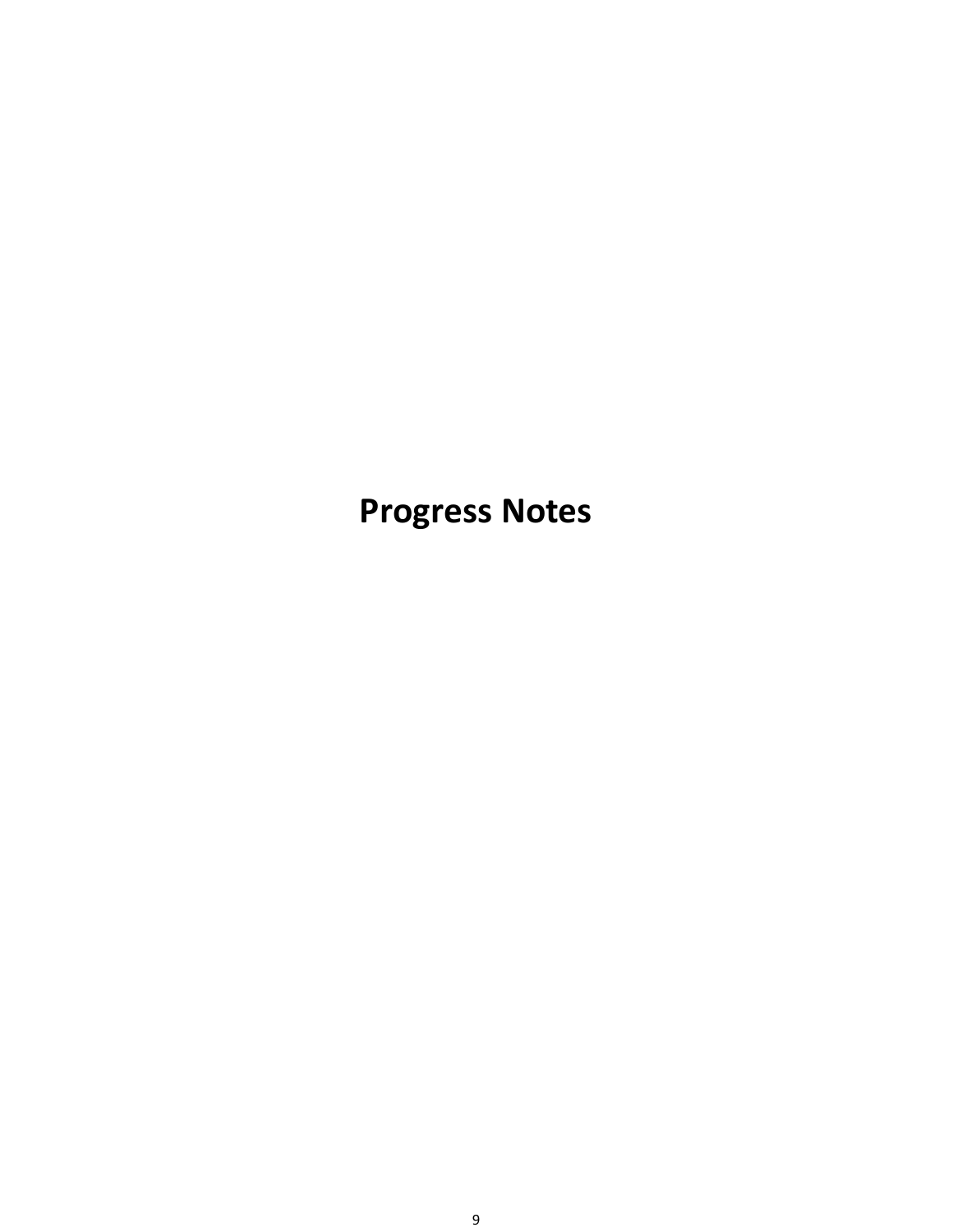# **PROGRESS NOTES**

Progress notes can sometimes be viewed as busy work, not central to the client's progress, or only necessary to fulfill administrative requirements. This can be an issue when caseloads are demanding and face-to-face contact seems more important and/or satisfying. However, progress notes are important to chart a client's recovery journey and progress through the various levels of care of their treatment.

Note writing is an opportunity to reflect on the session, your role and work with the client, and the client's progress or barriers to progress. Without this opportunity for reflection, counselors and clinicians may get stuck in a cycle of reactivity, responding to the latest crisis without the foundation setting that may prevent future crises, and repeating past mistakes or doing what has always been done without reflecting on their practice.

**In addition, progress notes are critical in order to provide a summary of the unique treatment goals, barriers, progress, and needs of a particular case, and communicate the need for recommended services.** Provider agencies are encouraged to ensure that their counselors and clinicians document accordingly and that clinical documentation is thorough, purposeful, and conveys the important details of why services are being provided and how the client is responding to their care.

### **Elements of purposeful and thorough progress notes include:**

- 1. Client's past history and current presentation
- 2. Client's overall treatment objectives and goals
- 3. Current issues, barriers to progress, experiences, and/or reactions to care provided
- 4. The counselor/clinician's assessment of the client's overall situation and how best to address the client's unique needs
- 5. What interventions the counselor/clinician is employing to address the assessed problems and achieve treatment goals
- 6. Summary of progress in recovery, such as skills learned or goals achieved
- 7. The plan in terms of next steps, both for the client and counselor/clinician, in order to achieve the individualized treatment goals of the client

There are many formats for writing progress notes (e.g., SOAP, SIRP, GIRP, BIRP), as described in the Provider Manual. All are similar and each has useful elements that are relevant for the practice of counselors and clinicians in delivering high quality SUD services. However, **some common themes of all good progress notes are that they contain the following characteristics:**

- Provide a clear summary of the clinical picture to someone unfamiliar with the case.
- Tell a story that makes sense and flows so that it is organized in a manner that the reader can follow and understand the client's progress and the treatment provider's rationale for treatment.

Periodic internal reviews of progress notes by clinical supervisors and treatment staff is encouraged and will ensure consistent quality of this documentation.

Below is a fictional example of a progress note in the SOAP (Subjective, Objective, Assessment, Plan) format for both an individual session, as well as a group session. For the purposes of this sample progress note, the focus is on the content of the progress note, rather than the format. This sample offers examples of why certain details that strengthen the documentation are included. Additionally, counselors and clinicians should consider using relevant American Society of Addiction Medicine (ASAM) dimensions to guide their clinical rationale and approach toward SUD care, as demonstrated below.

-------------------------------------------------------------------------------------------------------------------------------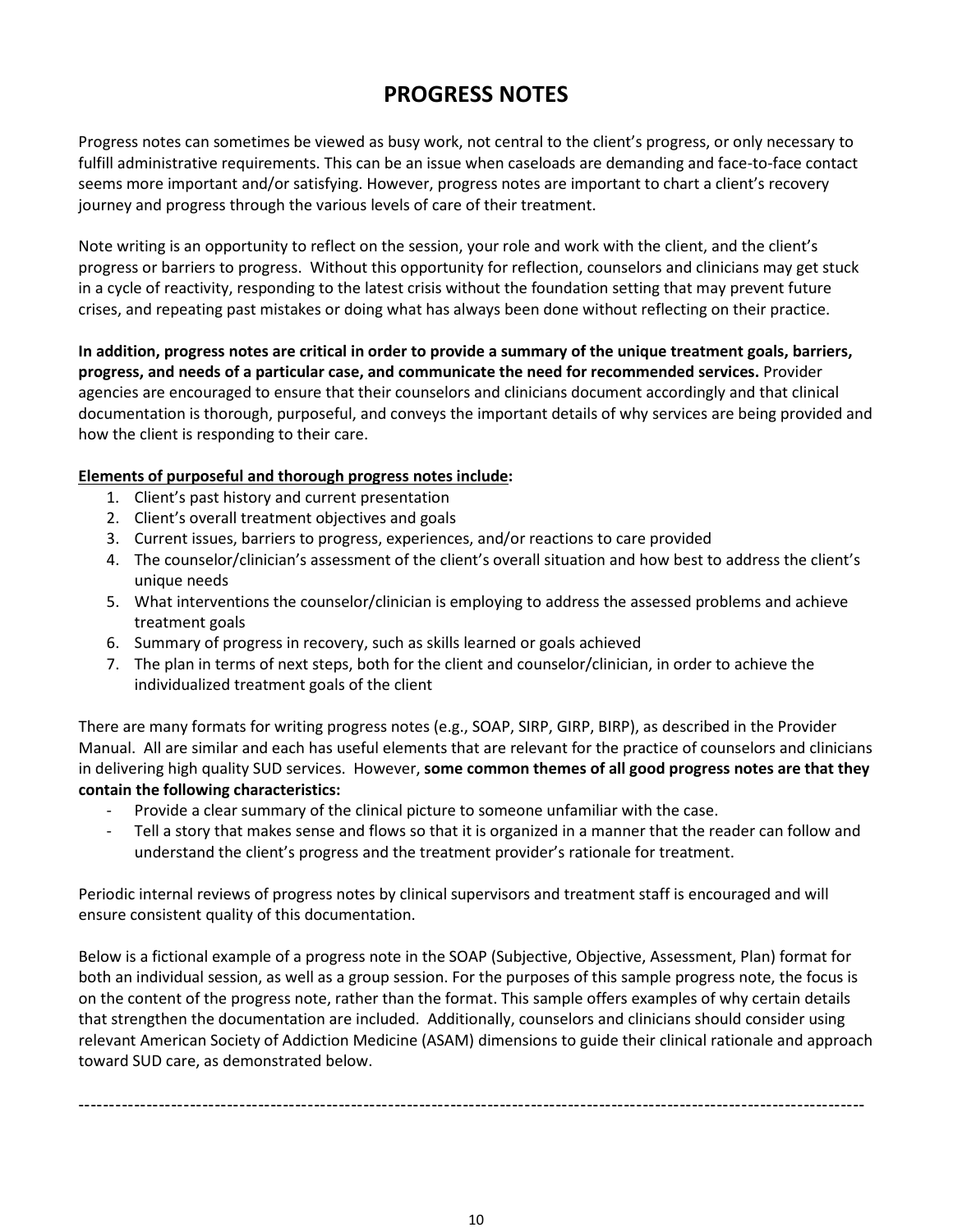# **Progress Note Sample – SOAP (Subjective, Objective, Assessment, Plan) Format INDIVIDUAL SESSION**

# **S (Subjective)** – *Counselor/clinician records what the client says*

SUD Goal – *In client's words:* "I want to stop using so I can get my job and life back."

Mr. Doe states that his cravings for heroin are still strong, and "about 6 times a day" he still thinks about leaving residential SUD treatment and going to his old neighborhood to score drugs **(Dimension 5 – relapse risk information, objective measure for monitoring progress)**. However, after 5 weeks, Mr. Doe states that he's finally "comfortable "speaking in group and believes that treatment is helping **(Dimension 4 & 5 – client progress)**. He wants to stay clean from heroin, and believes he's "better," but still says, "I'm not strong enough; I still can't stop thinking about the feeling of using and still have trouble getting it out of my head" **(Dimension 4 & 5 – statement that speaks to justification for continued LOC)**. But overall, he states that he's "getting better" because during the last visit with his family, he said that for the first time he apologized for "giving them grief" and they had a good visit **(Addresses Dimension 4 & 6 – behavior changes].**

**O (Objective)** – *Counselor/clinician records observations about session and client's progress* Mr. Doe appears calm and engaged in session **(Immediate presentation)**. There are no visible signs of withdrawal, sweating, tremors, or agitation, and client's drug tests during residential SUD treatment have all been negative **(Dimension 1)**. He is still easily distracted and reports occasional anxiety, but his attention and concentration is improved, as evidenced by talking for five minutes about the visit from his family and being able to reflect on this without issue **(Dimension 3 – monitoring of attention, concentration, anxiety)**. His mood remains mostly flat, but he laughed when talking about a humorous incident during a group counseling session **(Dimension 3 – monitoring of mood)**.

**A (Assessment)** – *Counselor/clinician consolidates information into an overall assessment of the client's overall situation and how best to address the client's unique needs*

Overall, Mr. Doe is slowly improving. His cravings have reduced from "all the time" to about 6x a day. He is more engaged in treatment during both individual and group sessions, and has identified high-risk triggers for use (anger, fights with his family and boss, and being around old neighborhood). He is learning to use his coping skills (visualization, relaxation, practicing delay and examining the evidence when he's angry) and reports he now likes going to men's NA meetings because he feels like the men "get me" **(Dimension 4 & 5 – description of specific measurable progress)**. However, given his 30-year history of heroin use and continued strong cravings, he needs more time solidifying the use of his coping skills, along with learning new skills to manage cravings and his intense emotions which have previously been triggers to use. (**Justification for ongoing treatment at his current LOC**). Given his ongoing challenges and the historical severity/frequency/duration of his heroin use, he may be an appropriate candidate for medication-assisted treatment (MAT). Although he initially said that he wasn't interested in considering the use of medications to help with his treatment, he now says he's like to know more after the counselor used motivational interviewing techniques to engage the client and speak with him about the pros and cons of MAT and how it may help him achieve his recovery goals **(Dimension 4 – description of how MI intervention were used to advance client through stages of change).**

**P (Plan)** – *Factoring in all the considerations outlined in the assessment of the case, counselor/clinician outlines the plan to achieve the client's recovery goals, both in terms of the client and the counselor/clinician*

- Will request additional 30-day extension of residential treatment to address ongoing cravings, and the fact that positive progress is being made with current interventions.
- Will continue motivational interviewing techniques to facilitate patient engagement in treatment.
- Will introduce CBT interventions to show the cycle of anger.
- Provided additional literature and information regarding MAT for discussion during next session.
- Plan to continue family sessions, as family seems to be a positive influence on patient's recovery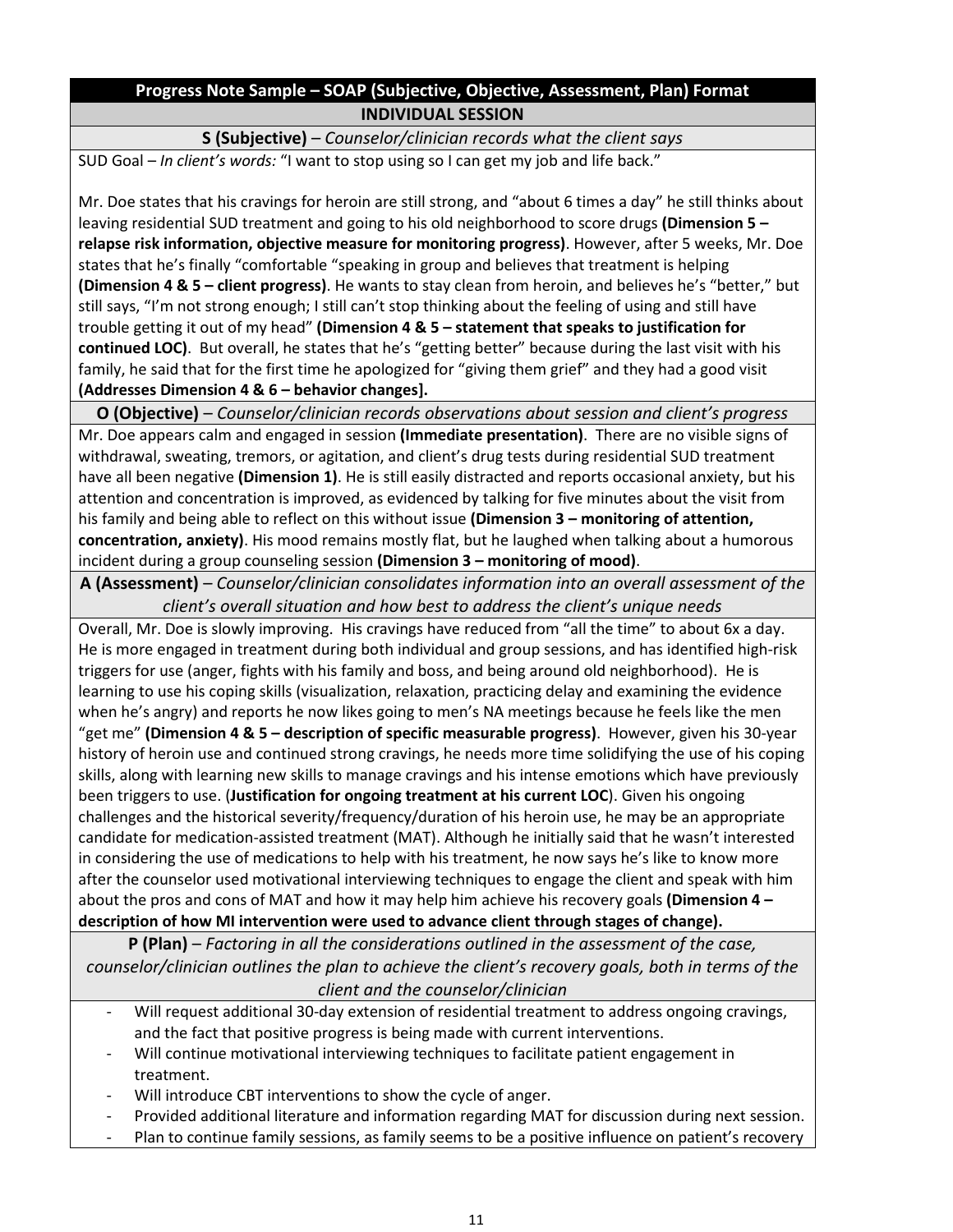and are strongly supportive.

Will continue interventions outlined in Treatment Plan, and to monitor client and relapse potential closely.

# **Progress Note Sample – SOAP (Subjective, Objective, Assessment, Plan) Format GROUP SESSION**

-------------------------------------------------------------------------------------------------------------------------------

**S (Subjective)** – *Counselor/clinician records what the client says*

Common themes of today's group session included one member's description of a recent family visit and how it was both stressful because it caused him to realize how much he had hurt his family, but also how encouraging it was to see how much his family loved him, giving him strength to continue with his recovery. The group also focused on how different members dealt with their cravings in productive ways, strategies to avoid going back to "old ways," and discussions about what goals members of the group have for themselves. **(General description of the group which can be used to describe and summarize the key points of the group for all group participants, followed by more individualized documentation below of the group for Mr. Doe specifically)**

Mr. Doe stated that he related to the story of the family visit his peer mentioned, recounting with the group his own recent family visit and how hopeful he felt about his recovery after the visit. He received encouragement from the group. He described how he uses visualization of his goals to help him deal with cravings and avoid slipping back into his "old ways."

**O (Objective)** – *Counselor/clinician records observations about session and client's progress*

Mr. Doe was engaged throughout the group session and appeared hopeful after listening to his peer talk about his family visit and after describing his own recent visit from his family. He shared with peers appropriately and also encouraged a peer when the group lead commented that it appeared he had been sleeping during the session.

**A (Assessment)** – *Counselor/clinician consolidates information into an overall assessment of the client's overall situation and how best to address the client's unique needs*

Compared to prior groups at the start of his treatment, it is clear that Mr. Doe is more comfortable sharing in the group setting and is progressing with his recovery. He is better able to share his personal feelings related to his substance use, and in his comments demonstrates an understanding of how to use his coping skills to help deal with cravings.

**P (Plan)** – *Factoring in all the considerations outlined in the assessment of the case, counselor/clinician outlines the plan to achieve the client's recovery goals, both in terms of the client and the counselor/clinician*

- Continue to encourage participation on group sessions, as patient appears to be benefiting from this intervention.
- Discuss progress made with family, and encourage continued family visits, given the positive impact on the patient, as described above.
- Will continue interventions outlined in Treatment Plan, and to monitor client and relapse potential closely.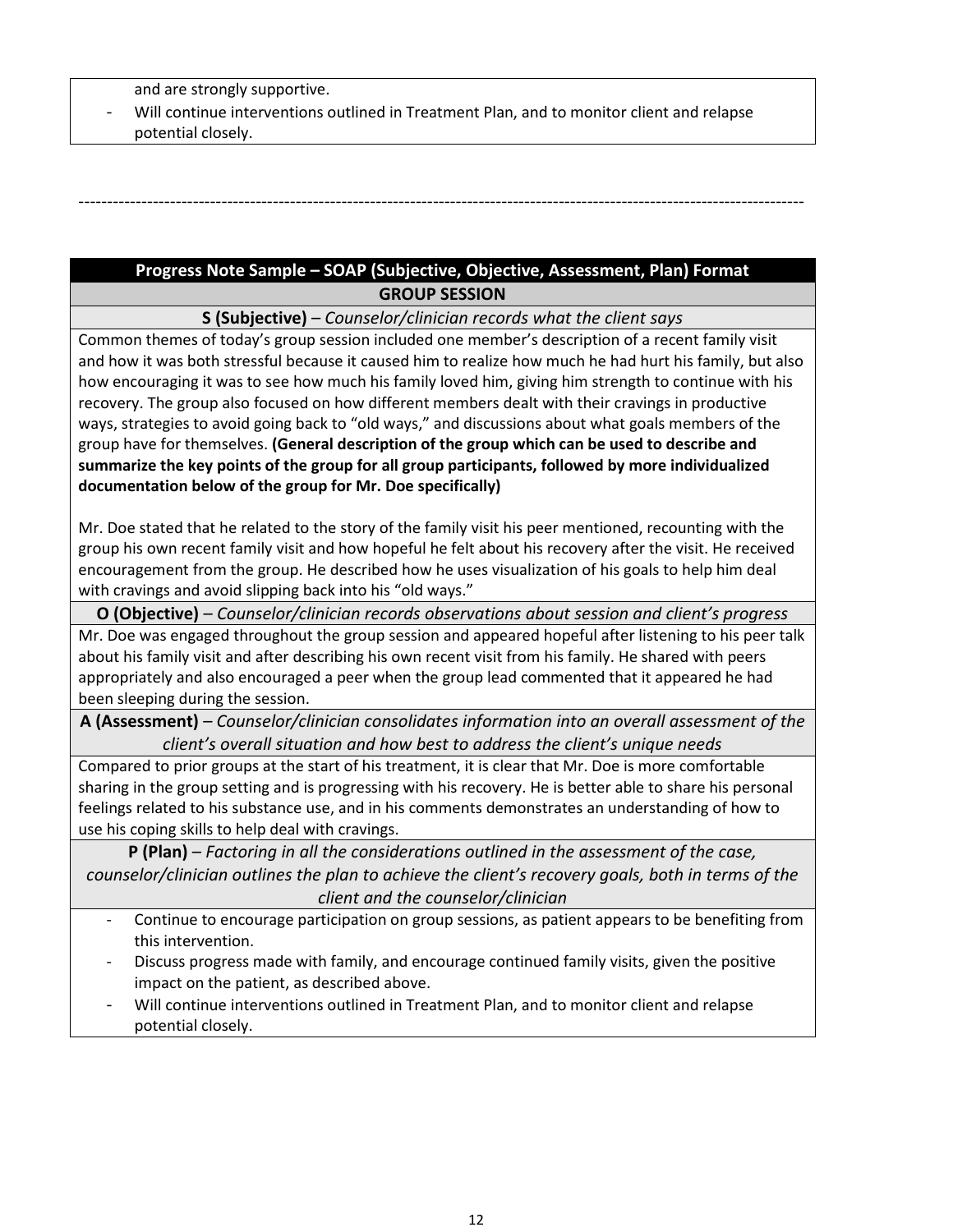**Treatment Plan**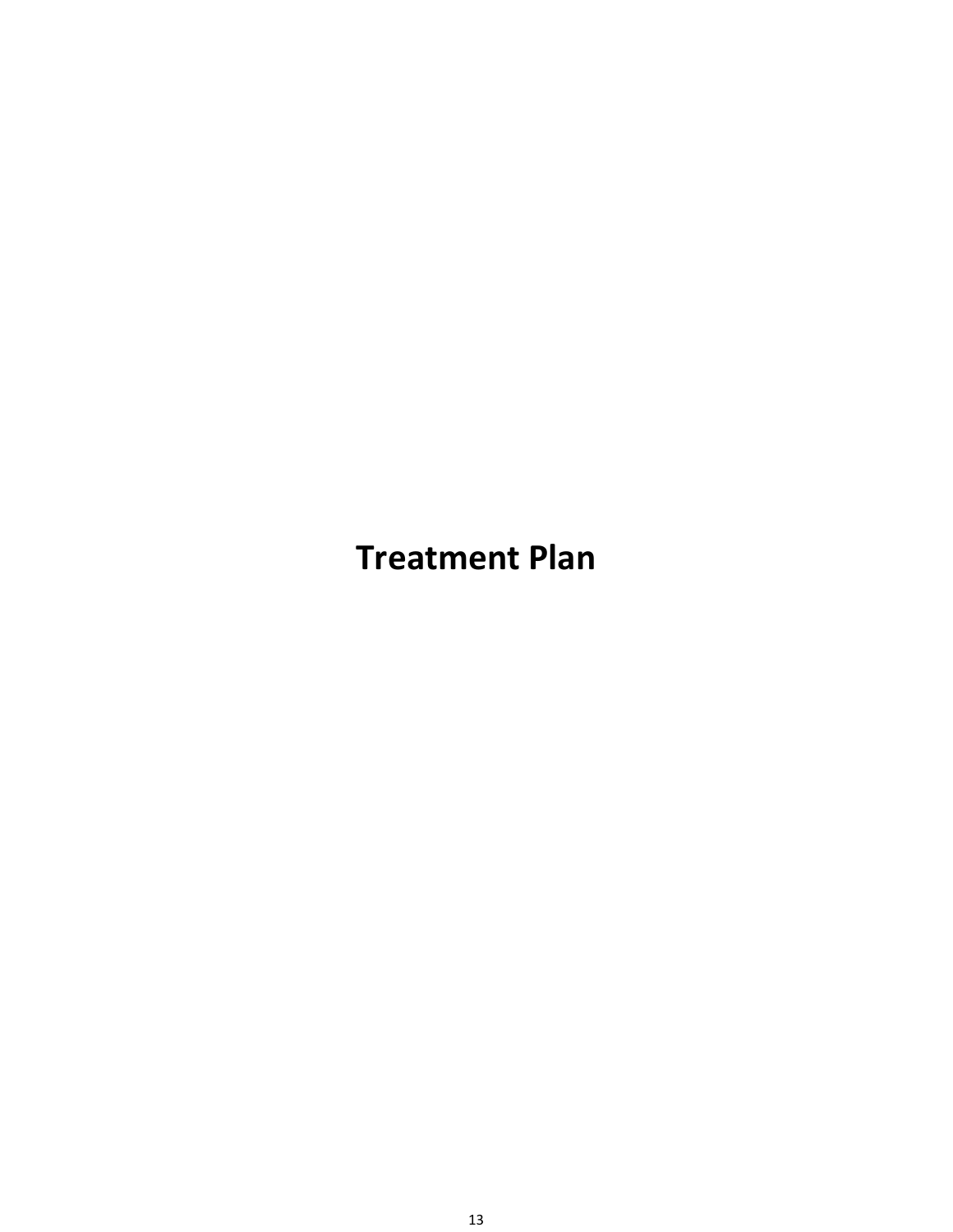# **TREATMENT PLAN**

Before a treatment plan can be developed, counselors and clinicians should develop a case formulation. A **case formulation** is a comprehensive conceptualization of a patient that is obtained from interactions and assessments with the patient. Case formulations are used to provide a framework for developing the most suitable treatment approach, and inform what should be included in a treatment plan.

Treatment plans are critical to ensure providers are thinking through all the important aspects necessary for a patient's recovery and mapping out the course of treatment, both within a given level of care and in collaboration with external health and social service partners (e.g., housing partners, mental health providers, etc). Without the consolidation of information in a well-developed treatment plan that contains short- and long-term treatment goals, and a plan for how those goals will be achieved, counselors and clinicians may overlook important elements of treatment that are either important to the patient and/or recovery.

**Importantly, treatment plans should be individualized, meaning that treatment plans should tailored to the patient, and contain different goals and action steps for each patient. Individualized care assumes that different patients require different services and treatment approaches in order to meet their specific needs.** 

**There are many ways to write effective treatment plans, but some common themes of all good treatment plans are that they contain the following characteristics:**

- Clearly states the problems that the patient and provider are trying to address.
- Contain goals and corresponding action steps that are SMART (Specific, Measurable, Attainable, Relevant, and Time-Bound).

Periodic internal reviews of treatment plans by clinical supervisors and treatment staff is encouraged and will ensure consistent quality of this documentation.

Below is a fictional example of a treatment plan. For the purposes of this sample treatment plan, the focus is on the Problem sections of the treatment plan, given that other information contained within the treatment plan template is either demographic or straightforward to answer. For this example, there are more than 3 problems, so the Treatment Plan Addendum template is used to document additional problems.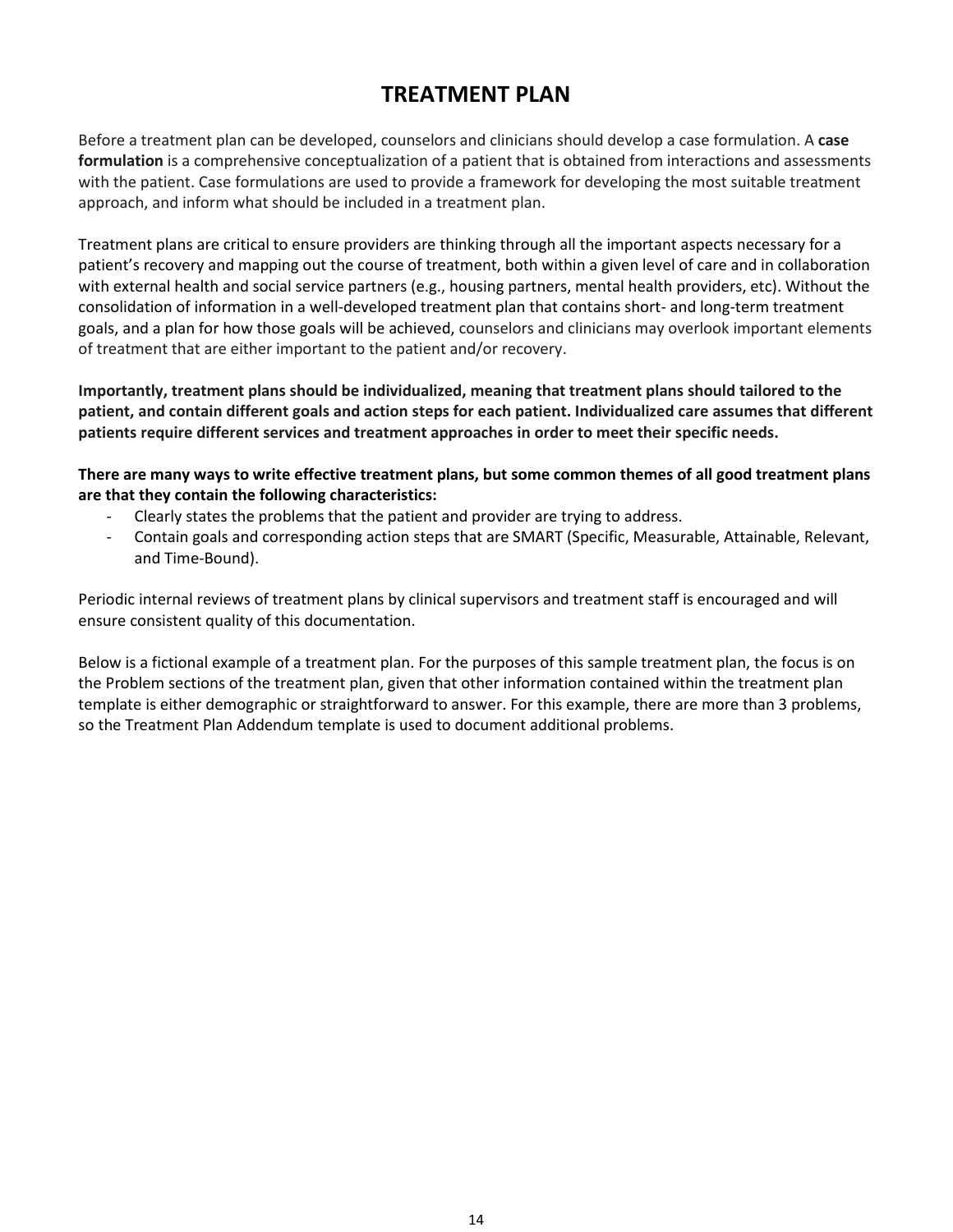



# **SUBSTANCE ABUSE PREVENTION AND CONTROL TREATMENT PLAN**

Substance Abuse Prevention and Control<br>
1000 S. Fremont Ave, Bldg. A9 East, 3rd Floor, Alhambra, CA 91803<br>
Website: http://publichealth.lacounty.gov/sapc/ 1000 S. Fremont Ave, Bldg. A9 East, 3rd Floor, Alhambra, CA 91803 To check submission status call: (800) 832-6334

|                                                                                                                                                                                                                                                                                                 |                                   |                  |                                                | PATIENT INFORMATION    |                                          |                                                                                                      |  |
|-------------------------------------------------------------------------------------------------------------------------------------------------------------------------------------------------------------------------------------------------------------------------------------------------|-----------------------------------|------------------|------------------------------------------------|------------------------|------------------------------------------|------------------------------------------------------------------------------------------------------|--|
| 1. Name (Last, First, and Middle: Doe, John                                                                                                                                                                                                                                                     |                                   |                  | 2. Date of Birth<br>$(MM/DD/YY)$ :<br>XX/XX/XX |                        | 3. Medi-Cal or MHLA Number:<br>XXXXXXXXX |                                                                                                      |  |
| 4. Address: 123 Home Address Drive; Los Angeles CA 99999                                                                                                                                                                                                                                        |                                   |                  |                                                |                        |                                          |                                                                                                      |  |
| 5. Gender: M                                                                                                                                                                                                                                                                                    | 6. Preferred Language:<br>English |                  | 7. Race/Ethnicity:<br>Caucasian                |                        |                                          | 8. Phone Number: XXX-XXX-<br><b>XXXX</b><br>Okay to Leave a Message?<br>$\boxtimes$ Yes<br>$\Box$ No |  |
| 9. DSM-5 Diagnosis(es): Opioid Use Disorder - SEVERE                                                                                                                                                                                                                                            |                                   |                  |                                                |                        |                                          |                                                                                                      |  |
| 10. Was a Physical Exam Completed?<br>If yes, provide the date the physical exam was completed: XX/XX/XX<br>$\boxtimes$<br>If no, provide the date of scheduled physical exam appointment:                                                                                                      |                                   |                  |                                                |                        |                                          |                                                                                                      |  |
| 11. Initial treatment Plan Date: XX/XX/XX                                                                                                                                                                                                                                                       |                                   |                  | 12. Updated Treatment Plan Date: XX/XX/XX      |                        |                                          |                                                                                                      |  |
|                                                                                                                                                                                                                                                                                                 |                                   |                  |                                                | <b>PROVIDER AGENCY</b> |                                          |                                                                                                      |  |
| 13. Name: ABC Healing Provider Agency                                                                                                                                                                                                                                                           |                                   | Angeles CA 99999 | 14. Address: 123 Provider Agency Drive; Los    |                        |                                          | 15. Email:<br>SSmith@Provider.com                                                                    |  |
| 16. Contact Person: Sam Smith                                                                                                                                                                                                                                                                   |                                   |                  | 17. Phone Number: XXX-XXX-XXXX                 |                        |                                          | 18. Fax Number: XXX-<br>XXX-XXXX                                                                     |  |
| ASAM Dimensions: 1. Acute intoxication and/or Withdrawal Potential; 2. Biomedical Conditions and Complications;<br>3. Emotional, Behavioral or Cognitive Conditions/Complications; 4. Readiness to change; 5. Relapse Continued Use,<br>or Continued Problem Potential; 6. Recovery Environment |                                   |                  |                                                |                        |                                          |                                                                                                      |  |
| <b>PROBLEM#1</b>                                                                                                                                                                                                                                                                                |                                   |                  |                                                |                        |                                          |                                                                                                      |  |
| 19. Problem Statement: Continued opioid use despite negative consequences on home, work, and health                                                                                                                                                                                             |                                   |                  |                                                |                        |                                          |                                                                                                      |  |
| 20. Long-Term Goal: "I want to stop using drugs"                                                                                                                                                                                                                                                |                                   |                  |                                                |                        |                                          |                                                                                                      |  |
| 21. Treatment Start Date:<br>1/21/2016                                                                                                                                                                                                                                                          | 22. Dimension(s): $5$             |                  |                                                |                        |                                          |                                                                                                      |  |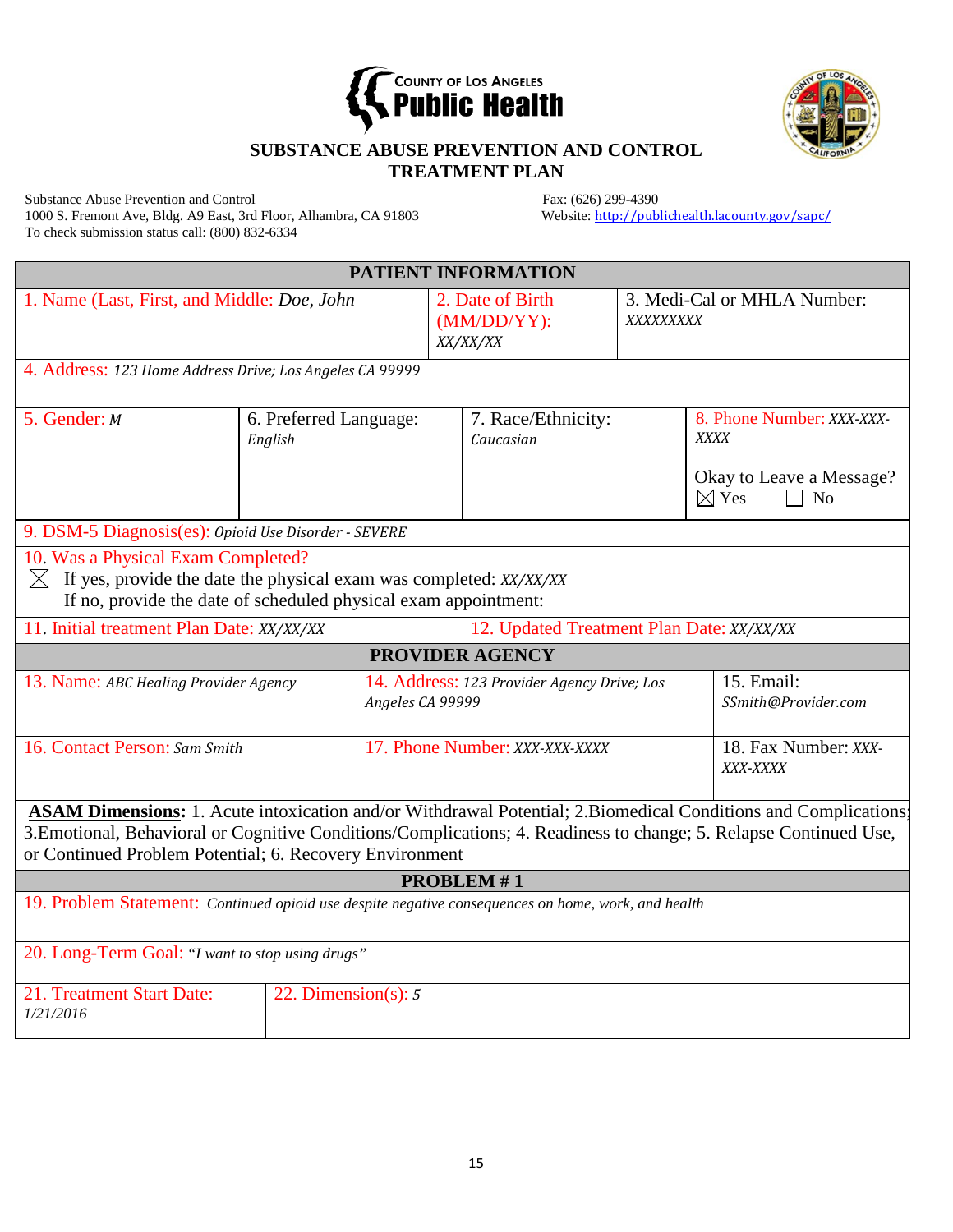|          | 23. Short-Term Goal(s):                                                                                                                               | 24. Action Steps:                                                                                                                                                                                                                                          | 25. Target Date:   |                  | 26. Completion Date: |
|----------|-------------------------------------------------------------------------------------------------------------------------------------------------------|------------------------------------------------------------------------------------------------------------------------------------------------------------------------------------------------------------------------------------------------------------|--------------------|------------------|----------------------|
| Ι.<br>2. | Reduce cravings by at least 50%<br>(5 out of a 10 point scale) within<br>1 month<br>Learn to recognize at least 3<br>triggers to reduce the chance of | 1A. Learn at least 3 new<br>coping skills within the<br>next month.<br>1B. Continue to use<br>motivational interviewing<br>to explore the option of<br>MAT with patient as a<br>means to reduce cravings<br>2A. Participate in relapse<br>prevention group | 2/21/16<br>3/21/16 |                  |                      |
| 3.       | relapse within 1 month.<br>Increase control over cravings<br>by learning to use coping skills<br>from 0 per week to 3 per week to<br>prevent relapse. | sessions 3 times a week.<br>3A. Individual counseling<br>sessions at least 3 times<br>per week will be the<br>forum to learn these<br>additional coping skills                                                                                             |                    |                  |                      |
|          |                                                                                                                                                       |                                                                                                                                                                                                                                                            |                    |                  |                      |
|          |                                                                                                                                                       | <b>PROBLEM#2</b>                                                                                                                                                                                                                                           |                    |                  |                      |
|          | 19. Problem Statement: Living situation – most recently, patient has been living on friends' couches.                                                 |                                                                                                                                                                                                                                                            |                    |                  |                      |
|          | 20. Long-Term Goal: "To have my own place to live"                                                                                                    |                                                                                                                                                                                                                                                            |                    |                  |                      |
|          | 21. Treatment Start Date:<br>1/21/2016                                                                                                                | 22. Dimension(s): $6$                                                                                                                                                                                                                                      |                    |                  |                      |
|          | 23. Short-Term Goal(s):                                                                                                                               | 24. Action Steps:                                                                                                                                                                                                                                          |                    | 25. Target Date: | 26. Completion       |
| Ι.       | <b>Explore housing options</b><br>available via the<br><b>Coordinated Entry System</b><br>(CES)                                                       | 1A. In the next 2 weeks, perform VI-<br>SPDAT housing assessment to<br>determine what housing options<br>are                                                                                                                                               |                    | 2/4/16           | Date:                |
| 2.       | <b>Recovery Bridge Housing</b><br>(RBH) after this residential<br>treatment stay to wait for<br>housing options within<br>CES to become available     | <i>appropriate within the</i><br>Coordinated<br>Entry System (CES)<br>2A. Prepare RBH service<br>authorization<br>request 2 weeks prior to<br>anticipated<br>discharge from residential<br>treatment                                                       |                    | 3/12/16          |                      |
|          |                                                                                                                                                       | <b>PROBLEM#3</b>                                                                                                                                                                                                                                           |                    |                  |                      |
|          | 19. Problem Statement: Lack of social support                                                                                                         |                                                                                                                                                                                                                                                            |                    |                  |                      |
|          | 20. Long-Term Goal: "To have supportive people surrounding me"                                                                                        |                                                                                                                                                                                                                                                            |                    |                  |                      |
|          | 21. Treatment Start Date:<br>1/21/2016                                                                                                                | 22. Dimension(s): $5 & 6$                                                                                                                                                                                                                                  |                    |                  |                      |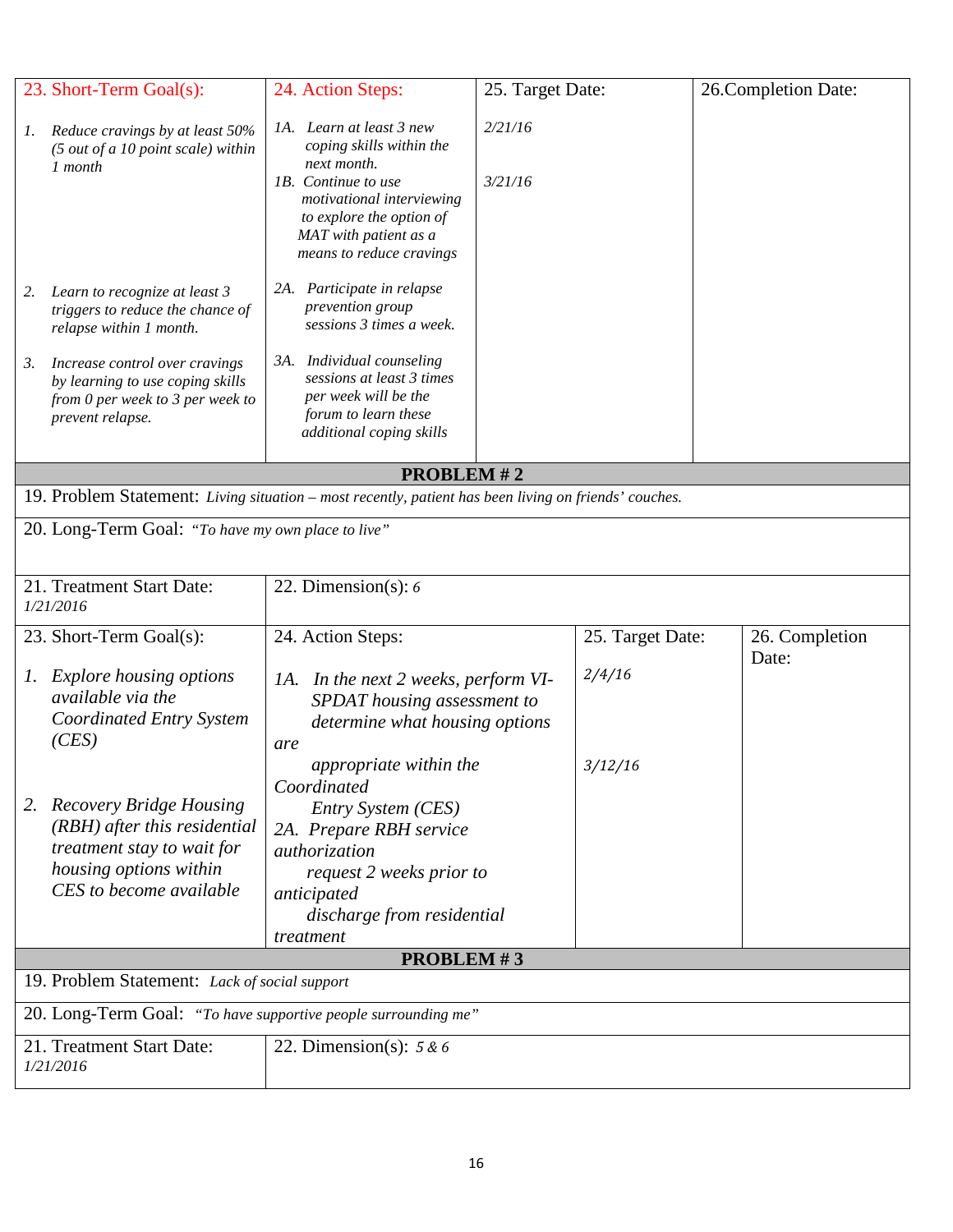| 23. Short-Term Goal(s):                                                                                                                                                                                                               |                                                                                                            | 24. Action Steps:                                                                                                                                                                                                                                                                                           |                                         | 25. Target Date:                                    |           | 26. Completion<br>Date: |  |
|---------------------------------------------------------------------------------------------------------------------------------------------------------------------------------------------------------------------------------------|------------------------------------------------------------------------------------------------------------|-------------------------------------------------------------------------------------------------------------------------------------------------------------------------------------------------------------------------------------------------------------------------------------------------------------|-----------------------------------------|-----------------------------------------------------|-----------|-------------------------|--|
| Will engage in social activities<br>1.<br>with family and friends at least<br>once a week for the next month.                                                                                                                         |                                                                                                            | 1A. Attend social activities or have a phone<br>conversation with family or friends at least<br>once a week for the next month.                                                                                                                                                                             |                                         | 2/21/2016                                           |           |                         |  |
| Will identify a sponsor within<br>2.<br>the next 2 weeks.                                                                                                                                                                             |                                                                                                            | 2A. Will provide patient with the resource list<br>for local self-help groups.<br>2B. Patient will call at least 3 support groups<br>to explore the possibility of connecting with<br>a sponsor within next week<br>2C. Will follow up on patient's progress in<br>acquiring a sponsor in the next 2 weeks. |                                         | 2/04/2016                                           |           |                         |  |
|                                                                                                                                                                                                                                       |                                                                                                            | <b>TYPE OF SERVICES PROVIDED</b>                                                                                                                                                                                                                                                                            |                                         |                                                     |           |                         |  |
| 27. $\boxtimes$ Individual Counseling as needed $\frac{3}{2}$ x week                                                                                                                                                                  |                                                                                                            |                                                                                                                                                                                                                                                                                                             |                                         | $\boxtimes$ Group Counseling $5$ x week             |           |                         |  |
| Community Support Group ______ x week $\boxtimes$ UA/Breathalyzer ______ x week $\boxtimes$ Case Management<br>$1\_\ x$ week                                                                                                          |                                                                                                            |                                                                                                                                                                                                                                                                                                             |                                         |                                                     |           |                         |  |
| Recovery Support Services                                                                                                                                                                                                             |                                                                                                            | $Crisis$ Intervention<br>Other:                                                                                                                                                                                                                                                                             |                                         |                                                     |           |                         |  |
| 28. Was MAT offered: a) Yes b) No.                                                                                                                                                                                                    |                                                                                                            | Please specifiy: No, because patient initially expressed reluctance to consider                                                                                                                                                                                                                             |                                         |                                                     |           |                         |  |
| MAT. However, will continue to engage patient and utilize motivational interviewing techniques, as this case was discussed with Medical<br>Director, who recommended MAT given patient's history and the severity of his use history. |                                                                                                            |                                                                                                                                                                                                                                                                                                             |                                         |                                                     |           |                         |  |
| 29. Patient Signature: John Doe                                                                                                                                                                                                       | 30. Date: 1/21/2016                                                                                        |                                                                                                                                                                                                                                                                                                             |                                         |                                                     |           |                         |  |
| 31. If the patient refuses or is unavailable to sign the treatment plan, please explain:<br>N/A                                                                                                                                       |                                                                                                            |                                                                                                                                                                                                                                                                                                             |                                         |                                                     |           |                         |  |
| 32. If the patient's preferred language is not English, were linguistically appropriate services provided?<br>Yes No. If no, please explain: Answer is Yes                                                                            |                                                                                                            |                                                                                                                                                                                                                                                                                                             |                                         |                                                     |           |                         |  |
| 33. Counselor Name (if applicable):<br>Mary Sunshine                                                                                                                                                                                  |                                                                                                            | 34. Counselor Signature (if applicable): Mary<br>Sunshine                                                                                                                                                                                                                                                   |                                         |                                                     |           | 35. Date: 1/21/2016     |  |
| 36. License eligible LPHA Name (if<br>applicable):                                                                                                                                                                                    |                                                                                                            | 37. License eligible<br>LPHA Signature (if<br>applicable):                                                                                                                                                                                                                                                  |                                         | 38. License eligible<br><b>LPHA</b> license Number: |           | 39. Date:               |  |
| 40. Licensed LPHA Name: Sam Smith<br>41. Licensed LPHA<br>Signature sam smíth                                                                                                                                                         |                                                                                                            |                                                                                                                                                                                                                                                                                                             | <b>License Number:</b><br><i>XXXXXX</i> | 42. Licensed LPHA                                   |           | 43. Date: 1/21/2016     |  |
|                                                                                                                                                                                                                                       |                                                                                                            | <b>TREATMENT PLAN REVIEW</b>                                                                                                                                                                                                                                                                                |                                         |                                                     |           |                         |  |
|                                                                                                                                                                                                                                       | 44. Treatment Plan Review Date: N/A<br>45. Date of Progress Note Documenting Treatment<br>Plan Review: N/A |                                                                                                                                                                                                                                                                                                             |                                         |                                                     |           |                         |  |
| 46. Explanation of Need for Ongoing Services and Justification of Level of Care, as applicable: N/A                                                                                                                                   |                                                                                                            |                                                                                                                                                                                                                                                                                                             |                                         |                                                     |           |                         |  |
| 47. Counselor Name (if applicable):<br>48. Counselor Signature (if applicable):                                                                                                                                                       |                                                                                                            |                                                                                                                                                                                                                                                                                                             |                                         |                                                     | 49. Date: |                         |  |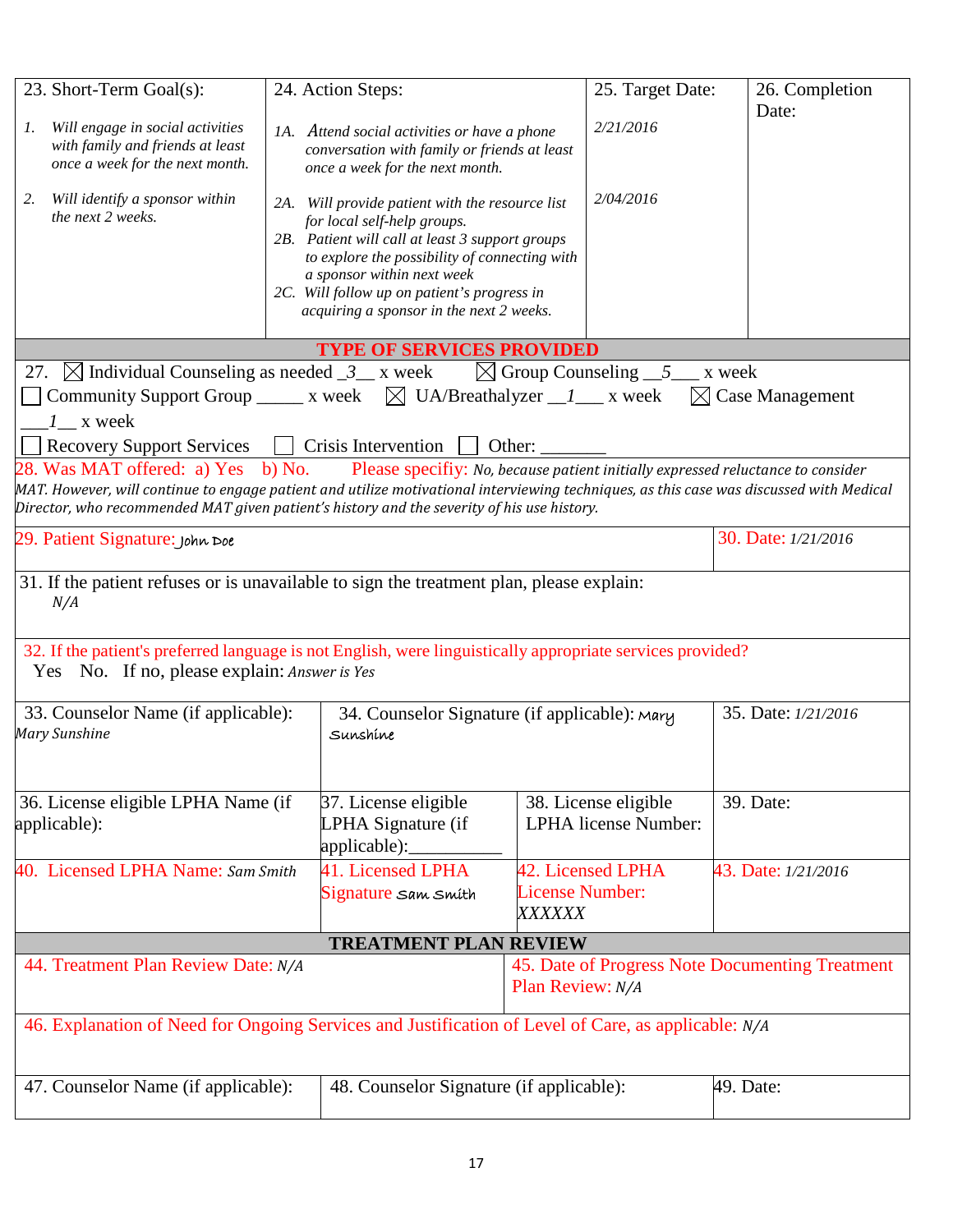| 50. License Eligible LPHA Name (if<br>applicable): | 51. License Eligible<br>LPHA Signature (if<br>$appliedble$ : | 52. License Eligible<br><b>LPHA License</b><br>Number: | <b>53.</b> Date:            |
|----------------------------------------------------|--------------------------------------------------------------|--------------------------------------------------------|-----------------------------|
| 54. Licensed LPHA Name: N/A                        | 55. Licensed LPHA<br>Signature $N/A$                         | 56. Licensed LPHA<br>License Number: N/A               | <b>57.</b> Date: <i>N/A</i> |

This confidential information is provided to you in accord with State and Federal laws and regulations including but not limited to APPLICABLE Welfare and Institutions Code, Civil Code, HIPAA Privacy Standards, and 42 CFR Part 2. Duplication of this information for further disclosure is prohibited without the prior written authorization of the patient/authorized representative to who it pertains unless otherwise permitted by law.

**EXTERNAL SAPC REVIEW** *This section will include communication between SAPC and the agency/provider*

Comments:

| Assigned Staff: | Reviewed by: $\sqrt{\frac{1}{2}$ | Signature:                                                          | Date: |
|-----------------|----------------------------------|---------------------------------------------------------------------|-------|
|                 |                                  | <b>INTERNAL SAPC USE ONLY This section is reserved for internal</b> |       |
| Comments:       |                                  |                                                                     |       |
|                 |                                  |                                                                     |       |
|                 |                                  |                                                                     |       |
| Assigned Staff: | Reviewed by:                     | Signature:                                                          | Date: |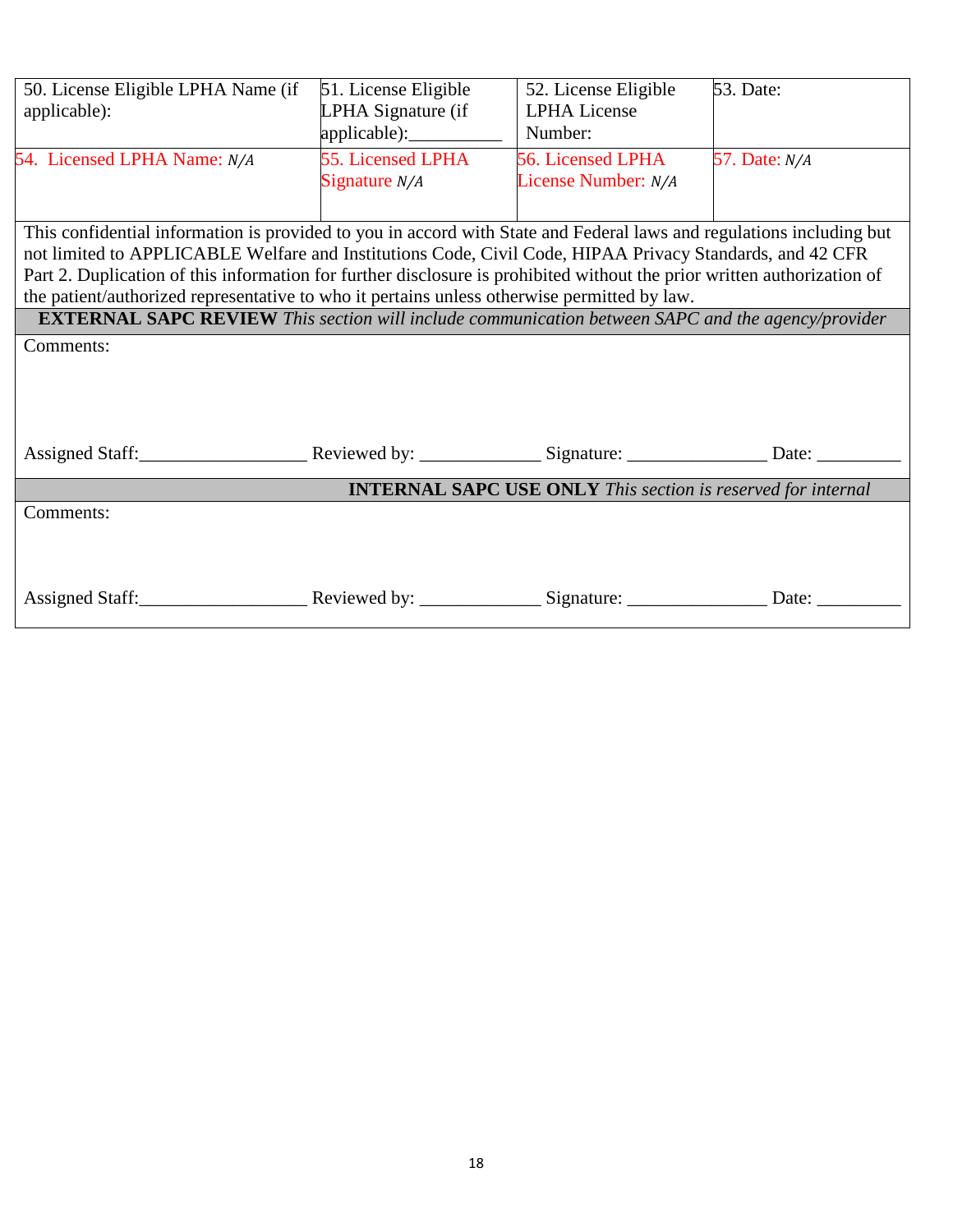



# **SUBSTANCE ABUSE PREVENTION AND CONTROL**

# **TREATMENT PLAN ADDENDUM**

|                                                                                                                                                                                                                                                                                                 |                                                                                                                                          |                                            | <b>PATIENT INFORMATION</b>                        |                                   |                             |  |  |  |
|-------------------------------------------------------------------------------------------------------------------------------------------------------------------------------------------------------------------------------------------------------------------------------------------------|------------------------------------------------------------------------------------------------------------------------------------------|--------------------------------------------|---------------------------------------------------|-----------------------------------|-----------------------------|--|--|--|
| 1. Name (Last, First, and Middle: Doe, John                                                                                                                                                                                                                                                     |                                                                                                                                          |                                            | 2. Date of Birth<br>$(MM/DD/YY)$ :<br>XX/XX/XX    | XXXXXXXXX                         | 3. Medi-Cal or MHLA Number: |  |  |  |
|                                                                                                                                                                                                                                                                                                 | <b>PROVIDER AGENCY</b>                                                                                                                   |                                            |                                                   |                                   |                             |  |  |  |
| 4. Name: ABC Healing Provider Agency                                                                                                                                                                                                                                                            | Angeles CA 99999                                                                                                                         | 5. Address: 123 Provider Agency Drive; Los |                                                   | 6. Phone Number: XXX-<br>XXX-XXXX |                             |  |  |  |
| ASAM Dimensions: 1. Acute intoxication and/or Withdrawal Potential; 2. Biomedical Conditions and<br>Complications; 3. Emotional, Behavioral or Cognitive Conditions/Complications; 4. Readiness to change; 5.<br>Relapse Continued Use, or Continued Problem Potential; 6. Recovery Environment |                                                                                                                                          |                                            |                                                   |                                   |                             |  |  |  |
|                                                                                                                                                                                                                                                                                                 |                                                                                                                                          |                                            | <b>PROBLEM</b> # $\overline{4}$ (enter Problem #) |                                   |                             |  |  |  |
| 7. Problem Statement: Patient reports symptoms of depression                                                                                                                                                                                                                                    |                                                                                                                                          |                                            |                                                   |                                   |                             |  |  |  |
| 8. Long-Term Goal: "I have been finding myself feeling more and more down the past 2 years and think I need help"                                                                                                                                                                               |                                                                                                                                          |                                            |                                                   |                                   |                             |  |  |  |
| 9. Treatment Start Date:<br>1/21/2016                                                                                                                                                                                                                                                           | 10. Dimension(s): $3$                                                                                                                    |                                            |                                                   |                                   |                             |  |  |  |
| 11. Short-Term Goal(s):                                                                                                                                                                                                                                                                         | 12. Action Steps:                                                                                                                        |                                            | 13. Target Date:                                  |                                   | 14. Completion Date:        |  |  |  |
| Obtain mental heath<br>Ι.<br>assessment within the<br>next month to determine<br>if patient meets criteria<br>for depression and<br>requires mental health<br>treatment                                                                                                                         | 2/21/16<br>1A. Will refer patient to<br>DMH to obtain a<br>mental heath<br>assessment and<br>determine most<br>appropriate next<br>steps |                                            |                                                   |                                   |                             |  |  |  |
|                                                                                                                                                                                                                                                                                                 |                                                                                                                                          |                                            | <b>PROBLEM</b> # $\frac{1}{2}$ (enter Problem #)  |                                   |                             |  |  |  |
| 7. Problem Statement: Chronic back pain related to the bike accident 3 years ago                                                                                                                                                                                                                |                                                                                                                                          |                                            |                                                   |                                   |                             |  |  |  |
| 8. Long-Term Goal: "I want to go back to work eventually, but this back pain is killing me".                                                                                                                                                                                                    |                                                                                                                                          |                                            |                                                   |                                   |                             |  |  |  |
| 9. Treatment Start Date:<br>1/21/16                                                                                                                                                                                                                                                             | 10. Dimension(s): $2 \pi$                                                                                                                |                                            |                                                   |                                   |                             |  |  |  |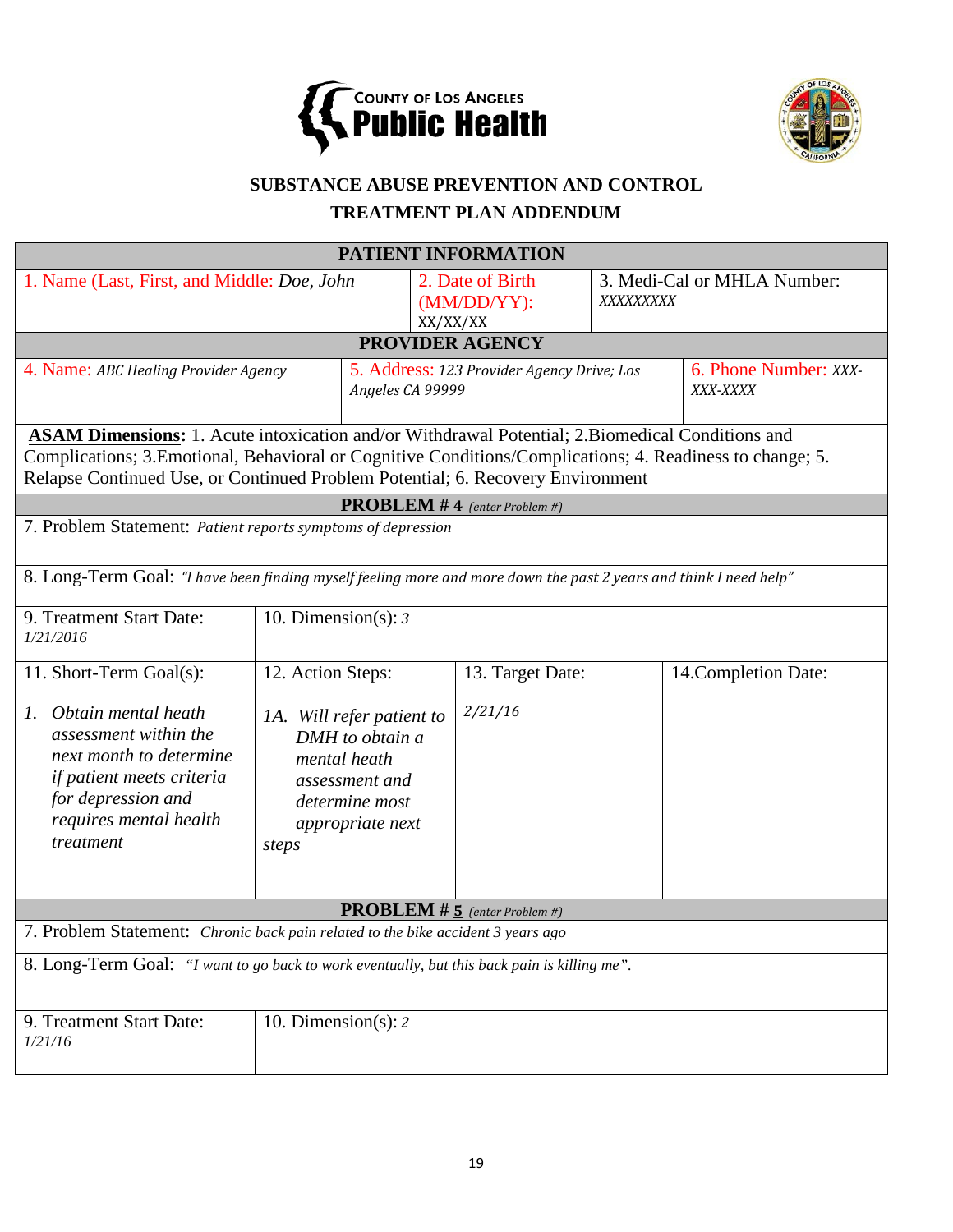| 11. Short-Term Goal(s):                                                                                                                                                                                                                                                                                                                                                                                                                                    | 12. Action Steps:                                                                                                                                                                   | 13. Target Date: | 14. Completion Date:    |  |  |
|------------------------------------------------------------------------------------------------------------------------------------------------------------------------------------------------------------------------------------------------------------------------------------------------------------------------------------------------------------------------------------------------------------------------------------------------------------|-------------------------------------------------------------------------------------------------------------------------------------------------------------------------------------|------------------|-------------------------|--|--|
| Ensure the client have an<br>$\mathcal{L}$<br>appointment to see his primary<br>care provider (PCP) for pain<br>management within next week.                                                                                                                                                                                                                                                                                                               | 1A. Patient will call his PCP to make an<br>appointment by next week.<br>1B. Case manager will follow up<br>to ensure the patient has made an<br>appointment with PCP by next week. | 1/28/16          |                         |  |  |
|                                                                                                                                                                                                                                                                                                                                                                                                                                                            | <b>PROBLEM#</b><br>(enter Problem #)                                                                                                                                                |                  |                         |  |  |
| 7. Problem Statement:                                                                                                                                                                                                                                                                                                                                                                                                                                      |                                                                                                                                                                                     |                  |                         |  |  |
| 8. Long-Term Goal:                                                                                                                                                                                                                                                                                                                                                                                                                                         |                                                                                                                                                                                     |                  |                         |  |  |
| 9. Treatment Start Date:                                                                                                                                                                                                                                                                                                                                                                                                                                   | 10. Dimension $(s)$ :                                                                                                                                                               |                  |                         |  |  |
| 11. Short-Term Goal(s):                                                                                                                                                                                                                                                                                                                                                                                                                                    | 12. Action Steps:                                                                                                                                                                   | 13. Target Date: | 14. Completion<br>Date: |  |  |
| This confidential information is provided to you in accord with State and Federal laws and regulations including but not limited to<br>APPLICABLE Welfare and Institutions Code, Civil Code, HIPAA Privacy Standards, and 42 CFR Part 2. Duplication of this<br>information for further disclosure is prohibited without the prior written authorization of the patient/authorized representative to who it<br>pertains unless otherwise permitted by law. |                                                                                                                                                                                     |                  |                         |  |  |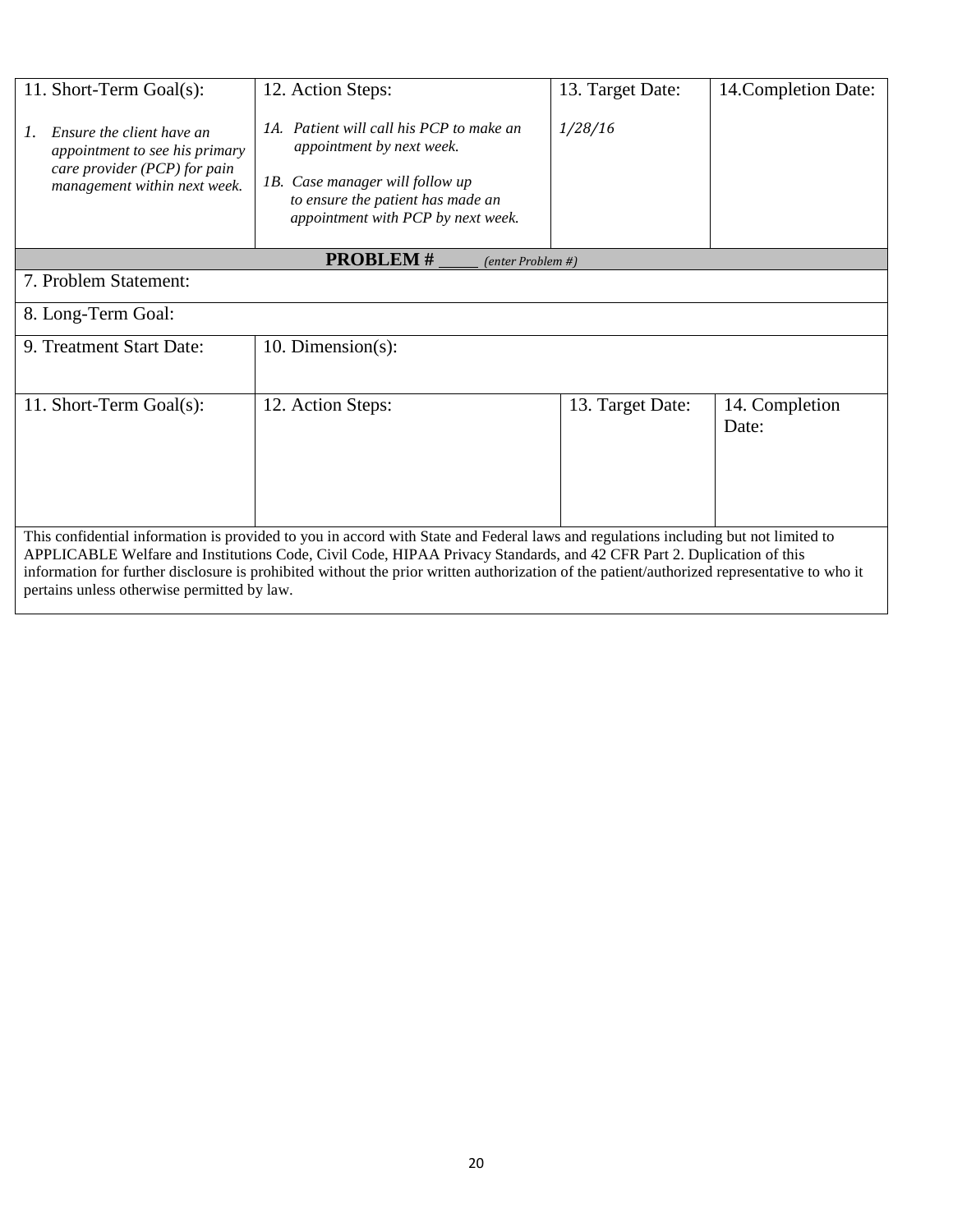# **Discharge / Transfer Form**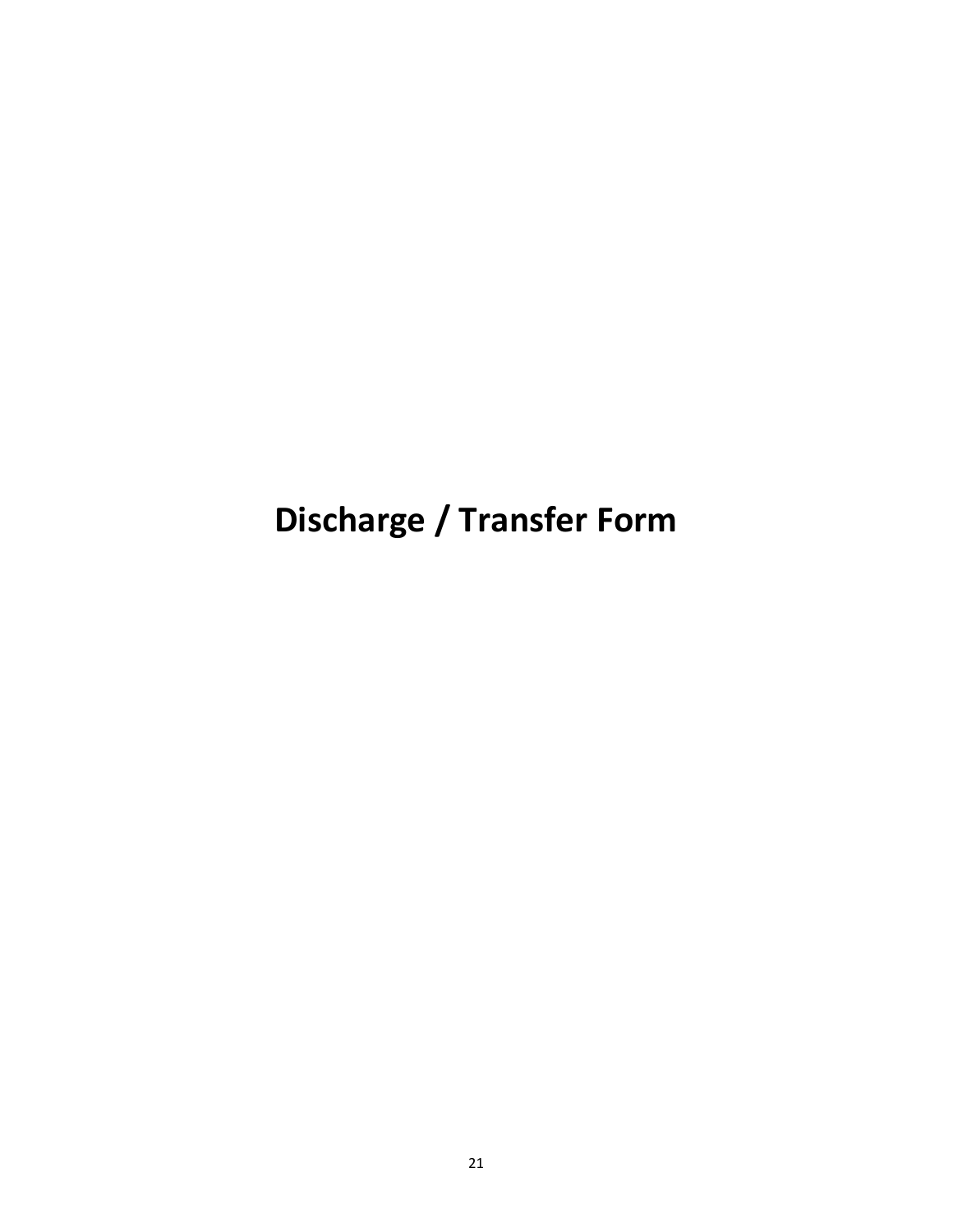# **DISCHARGE / TRANSFER FORM**

Best practice for the treatment of SUDs requires that we treat it as a chronic condition by leveraging the full continuum of care available (e.g., withdrawal management levels of care, outpatient, intensive outpatient, residential, inpatient, Opioid Treatment Program). By treating patients throughout these various levels of care, the SUD treatment system is able to provide services that best align with patient needs.

When patients with SUDs first enter treatment, they typically require the highest levels of care, such as withdrawal management, inpatient, or residential treatment given the acuity of their condition. However, once they stabilize, they can be safely transitioned to lower levels of care, such as intensive outpatient and outpatient treatment.

**The Discharge/Transfer Form facilitates the use of the full SUD continuum of care by providing counselors and clinicians an opportunity to reflect on why a patient is being discharged and if they are best served at another level of care.** 

**Well-written Discharge/Transfer Forms provide a summary of the patient's episode of care and the rationale for the transition in care, whether it is a discharge or transfer in care.**

While completing the Discharge/Transfer Form, providers are encouraged to think of their treatment agency as *one* of the levels of care a patient enters as they progress in their recovery, as opposed to *the only* level of care, as is traditionally the case in SUD treatment systems. Ultimately, the Discharge/Transfer Form facilitates the transformation from a system comprised of various treatment agency silos to an interconnected network of care.

Periodic internal reviews of Discharge/Transfer Form submissions by clinical supervisors and treatment staff is encouraged and will ensure consistent quality of this documentation.

Below is a fictional example of a Discharge/Transfer Form.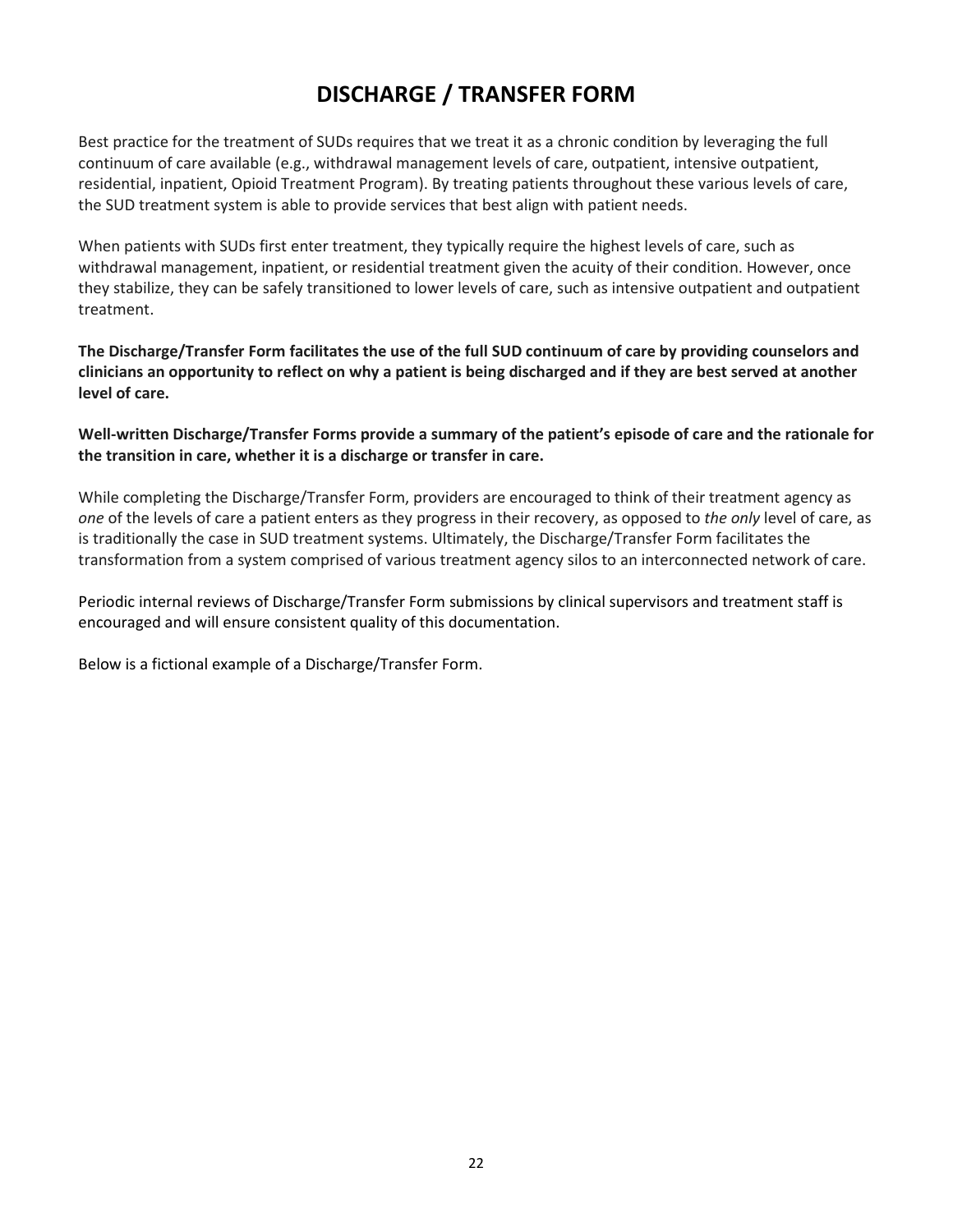



## **SUBSTANCE ABUSE PREVENTION AND CONTROL DISCHARGE AND TRANSFER FORM-ALL LEVELS OF CARE EXCEPT RBH**

| 1. Today's Date: 1/21/16<br>2.                                                                                                                                                                                                                                                                                                            | Grace Period: Length of Stay $\leq$ 7 days? Specify number of days:                                                                                         |  |  |  |  |
|-------------------------------------------------------------------------------------------------------------------------------------------------------------------------------------------------------------------------------------------------------------------------------------------------------------------------------------------|-------------------------------------------------------------------------------------------------------------------------------------------------------------|--|--|--|--|
|                                                                                                                                                                                                                                                                                                                                           | <b>PATIENT INFORMATION</b>                                                                                                                                  |  |  |  |  |
| 3. Name (Last, First, Middle): <i>Doe, John</i>                                                                                                                                                                                                                                                                                           | 4. Date of Birth: (MM/DD/YY): XX/XX/XX<br>5. Medi-Cal or MHLA Number:<br>XXXXXXXXX                                                                          |  |  |  |  |
| 6. Address: 123 Home Address Drive; Los Angeles CA 99999                                                                                                                                                                                                                                                                                  |                                                                                                                                                             |  |  |  |  |
| 7. Phone Number: XXX-XXX-XXXX                                                                                                                                                                                                                                                                                                             | 8. Gender: M<br>Okay to Leave a Message?<br>$\boxtimes$ Yes<br><b>No</b>                                                                                    |  |  |  |  |
| 9. Admission Date: 1/21/16 10. Discharge or Transfer<br>11. Discharge or Transfer Diagnosis: Opioid Use Disorder - SEVERE<br>Date: 3/14/16                                                                                                                                                                                                |                                                                                                                                                             |  |  |  |  |
| <b>DISCHARGING PROVIDER</b>                                                                                                                                                                                                                                                                                                               | <b>ACCEPTING PROVIDER (IF TRANSFERRED)</b>                                                                                                                  |  |  |  |  |
| 12. Provider Agency Name: ABC Residential<br>Provider                                                                                                                                                                                                                                                                                     | 16. Provider Agency Name: ABC Intensive Outpatient Provider                                                                                                 |  |  |  |  |
| 13. Address: 123 Residential Drive; Los Angeles CA<br>99999                                                                                                                                                                                                                                                                               | 17. Address: 123 Intensive Outpatient Drive; Los Angeles CA 99999                                                                                           |  |  |  |  |
| 14. Contact Person: Mary Sunshine                                                                                                                                                                                                                                                                                                         | 18. Contact Person: Walt Disney                                                                                                                             |  |  |  |  |
|                                                                                                                                                                                                                                                                                                                                           | 15. Contact Person Phone Number: XXX-XXX-XXXX 19. Contact Person Phone Number: XXX-XXX-XXXX                                                                 |  |  |  |  |
|                                                                                                                                                                                                                                                                                                                                           | <b>REASON FOR DISCHARGE OR TRANSFER</b>                                                                                                                     |  |  |  |  |
| 20.<br>Completed treatment goals/plan at this<br>level of care<br>$\boxtimes$ Completed treatment goals/plan at this level<br>of care and transferred<br>Left before completing treatment goals/<br>plan<br>Left before completing treatment goals/plan<br>and transferred<br>Voluntary (Specify):<br>Administrative discharge (Specify): | Discharged into other, more appropriate system of care (e.g., mental health,<br>acute care hospital) Specify:<br>Incarceration<br>Death<br>Other (Specify): |  |  |  |  |
| 21. If transferred to another level of SUD care, please check if:<br>Transferred to a <b>higher</b> level of SUD care                                                                                                                                                                                                                     | Transferred to a lower level of SUD care                                                                                                                    |  |  |  |  |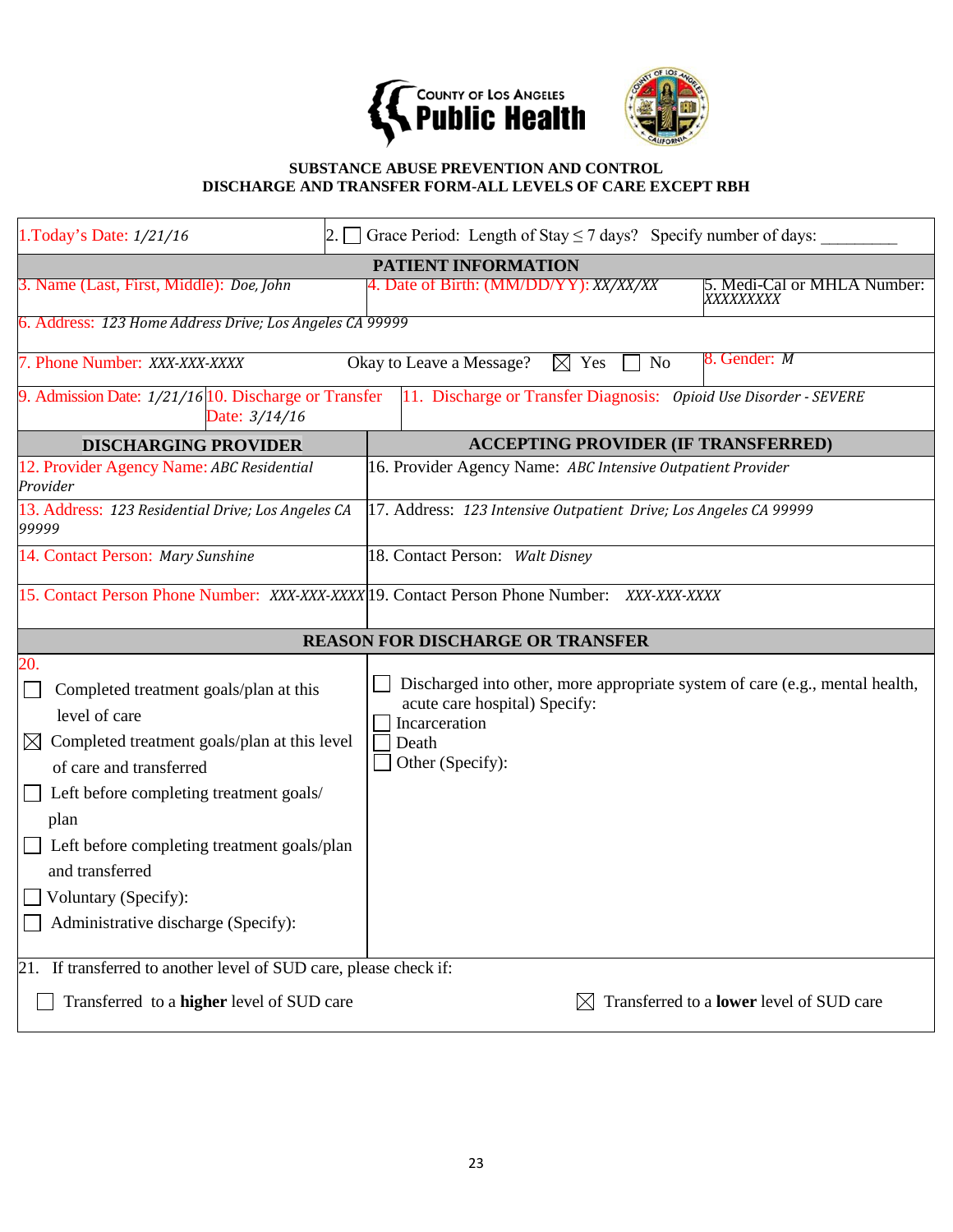# 22. A description of each trigger for relapse, and a relapse prevention plan for each trigger (please use additional sheets if necessary):

*Patient reported triggers being:* 

- *Cravings: Mr. Doe agreed to use coping strategies of deep breathing, positive visualization, and distraction. He also agreed to continue with buprenorphine as prescribed, which has greatly helped with his cravings. He also agreed to continue to attend and actively participate in NA meetings.*
- *Associating with old friends and neighborhoods: Mr. Doe agreed to avoid old friends/neighborhoods and to check in with his sponsor and recovery network at least 3x per week, and as needed. He also agreed to use coping strategies (see above).*
- *Stress from being unemployed: Mr. Doe agreed to continue working with his case worker to explore vocational training opportunities and to apply for jobs.*
- *Not having stable housing: Mr. Doe is currently on the waitlist for permanent supportive housing within the Coordinated Entry System (CES). In the meanwhile, he is being transferred to Intensive Outpatient Treatment connected with Recovery Bridge Housing (RBH) to ensure he continues to have a stable living situation as he waits for placement within CES. Will coordinate housing with new case manger.*

#### 23. Justification for Transfer or Discharge:

*Mr. Doe has completed 55 days of residential 3.5 treatment and done well. He is ready to transition to a lower level of care and after discussion with the patient, his case manager, and the counselors that have treated Mr. Doe, the determination was made that transitioning to Intensive Outpatient Treatment connected with Recovery Bridge Housing (RBH) would be the most appropriate next step in his treatment to allow him to continue with his treatment and recovery, while also ensuring he has a living situation supportive of his recovery, since he is currently still homeless as he awaits placement in permanent supportive housing in the Coordinated Entry System (CES).* 

#### 24. A narrative summary of the treatment episode including prognosis: *Prognosis: Good*

*Dimension 1: Patient has not used opioids since entering residential treatment and continues to use buprenorphine, as prescribed. He has been fully engaged in treatment, has grown much more comfortable participating in group sessions, is able to more freely talk about the feelings which have contributed to his drug use over the years, and is following up with his buprenorphine prescriber and using this medication appropriately. He is highly motivated to maintain his recovery and after about 55 days in residential treatment, the decision was made to transition Mr. Doe to a lower level of care - Intensive Outpatient Treatment connected with Recovery Bridge Housing (RBH).*

*Dimension 2: Patient has been referred to his primary care provider for pain management for his low back pain from his bike accident from 3 years ago. He is following up approximately every 2 months.*

*Dimension 3: Patient is following up with a DMH therapist and psychiatrist for his mild depression after he was referred during his residential SUD treatment.* 

*Dimension 4: Patient remains engaged and motivated to maintain his sobriety and recovery, and is highly motivated to continue with Intensive Outpatient Treatment.* 

*Dimension 5: Patient continues to experience occasional cravings, but they are significantly reduced from previously. He is able to identify triggers to his SUD use and use various coping strategies (described above) and buprenorphine to help reduce his risk of relapse.* 

*Dimension 6: Patient is being placed in RBH and will need continued support as he awaits placement in permanent supportive housing in the Coordinated Entry System (CES). He is working with his case manager to pursue vocational training and actively looking for employment. His relationships with his family have also improved; they are supportive of his recovery and see each other approximately twice a month.*

25. Prescriber Name and Medications (Including dosage): *Dr. Seuss is the prescriber of Mr. Doe's Suboxone (buprenorphine and naloxone), 16mg/4 mg once a day (this is the current maintenance dose). He reports better control over cravings while taking this medication.*

26. Has the Patient Been Screened for Whole Person Care (WPC)?  $\boxtimes$  Yes  $\Box$  No. If no, is the Patient Interested? *Patient was screened for WPC, but was not interested at this time.*

27. Has a copy of the Discharge and Transfer Form been given to the patient or guardian?  $\boxtimes$  Yes  $\Box$  No. If no, please xplain: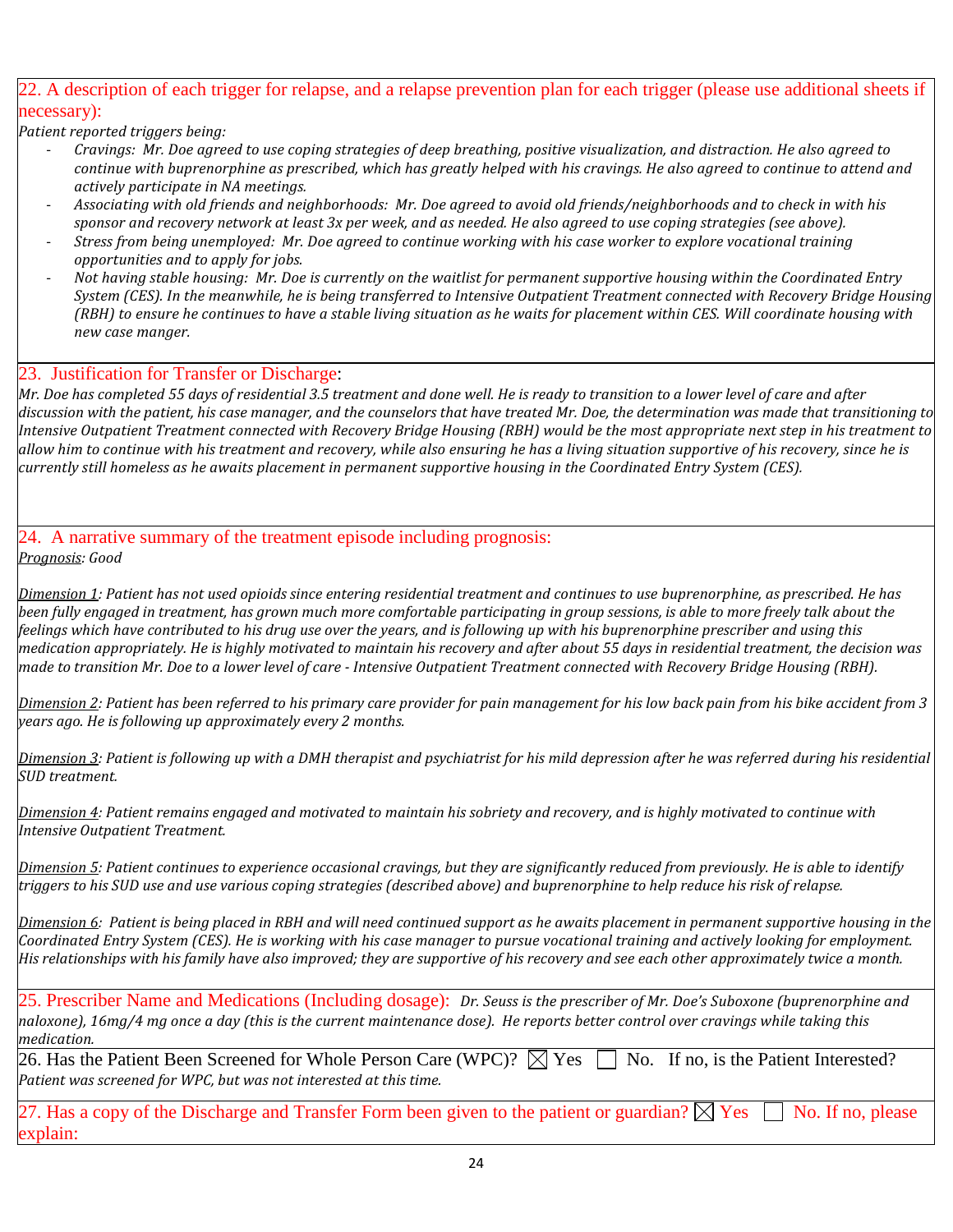| 28. Counselor Printed Name (if applicable):<br>Mary Sunshine | 29. Counselor Signature (if<br>applicable): Mary Sunshine | 30. Date: $3/14/16$         |           |
|--------------------------------------------------------------|-----------------------------------------------------------|-----------------------------|-----------|
| 31. LPHA Printed Name (if applicable):                       | 32. LPHA Signature (if<br>applicable):                    | 33. LPHA License<br>Number: | 34. Date: |

This confidential information is provided to you in accord with State and Federal laws and regulations including but not limited to APPLICABLE Welfare and Institutions Code, Civil Code, HIPAA Privacy Standards, and 42 CFR Part 2. Duplication of this information for further disclosure is prohibited without the prior written authorization of the patient/authorized representative to who it pertains unless otherwise permitted by law.

**EXTERNAL SAPC REVIEW** *This section will include communication between SAPC and the agency/provider*

Comments:

|                                 |                                                                                    | Signature: Date: |       |
|---------------------------------|------------------------------------------------------------------------------------|------------------|-------|
|                                 | <b>INTERNAL SAPC USE ONLY</b> This section is reserved for internal SAPC use only. |                  |       |
| Comments:                       |                                                                                    |                  |       |
| Assigned Staff: _______________ |                                                                                    |                  | Date: |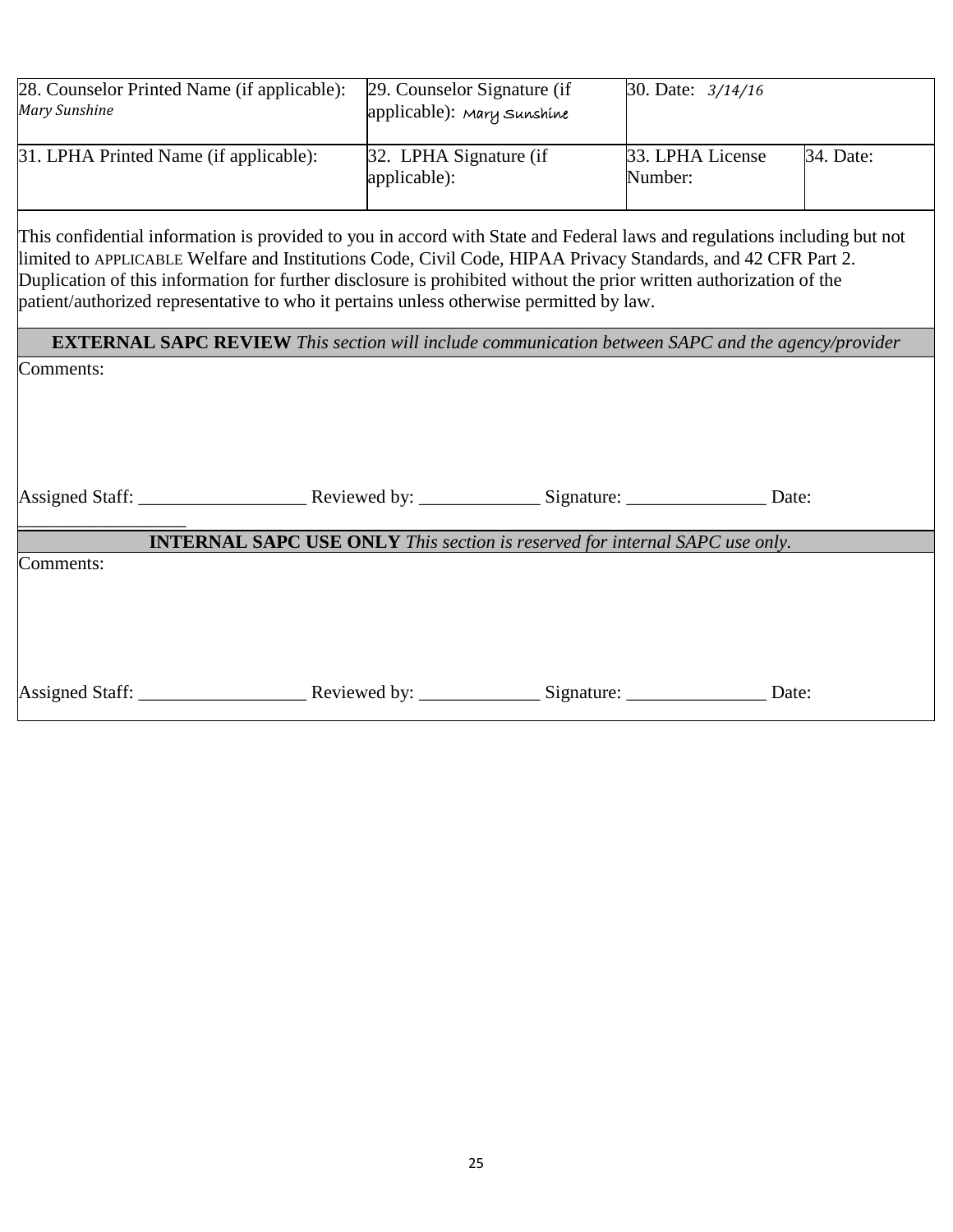# **Miscellaneous Note Options**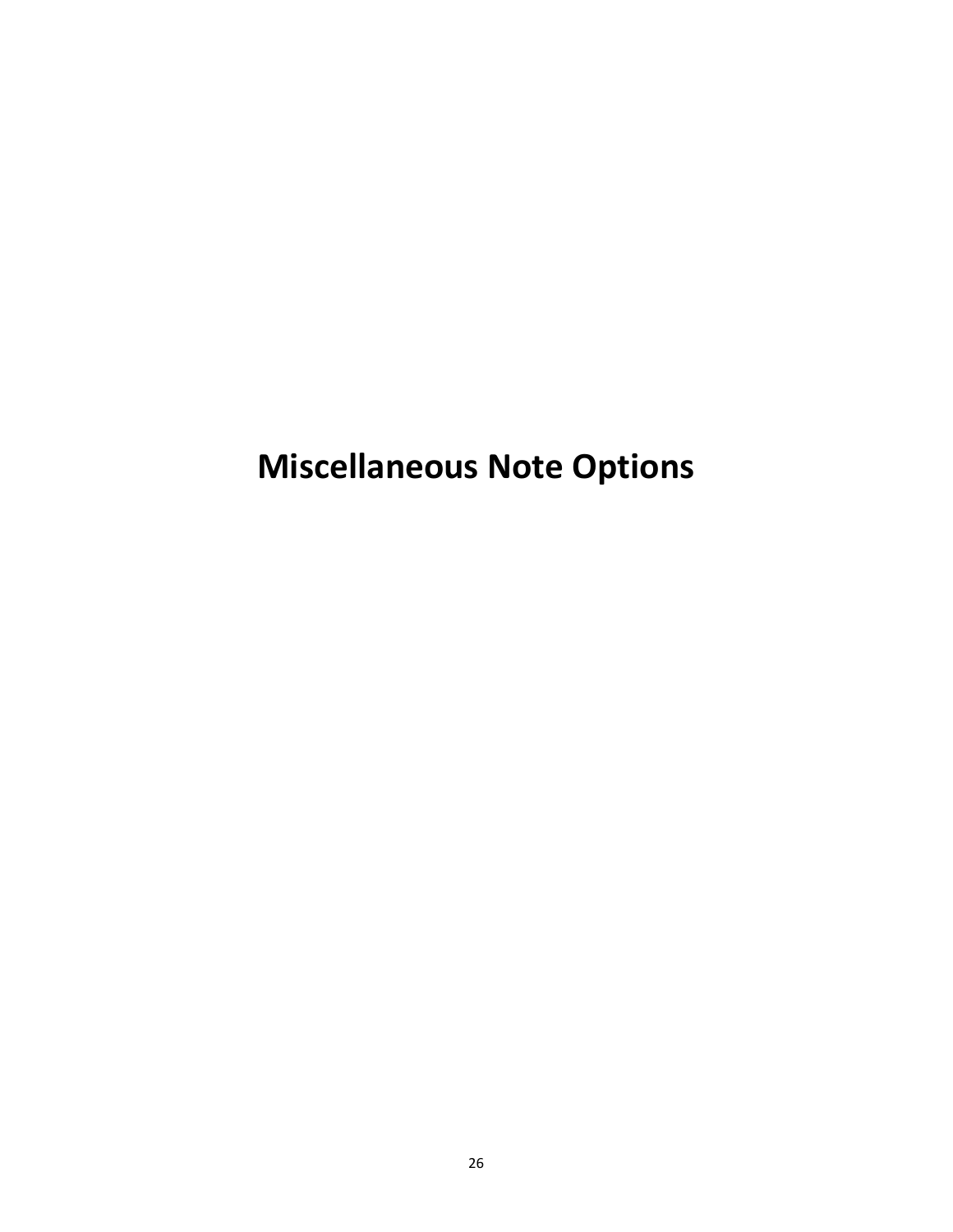# **MISCELLANEOUS NOTE OPTIONS**

Documentation is necessary to demonstrate that services were provided, and to provide evidence to support billing for those services.

Miscellaneous Notes are available to document instances when services rendered do not require a progress note or treatment plan. Miscellaneous Notes offer counselors and clinicians flexibility in what they would like to document.

## **Examples of when Miscellaneous Notes should be used are:**

- **Case Management** (e.g,. documentation of time spent assisting patients enroll in Medi-Cal, phone calls with community resource partners, time spent performing the VI-SPDAT housing assessment to facilitate entry into the Coordinated Entry System, etc).
- **Documentation of miscellaneous notes** (e.g., phone calls with collateral/family, other patient-related encounters that providers want to demonstrate have been performed – such as case conferences).

**A good rule of thumb to follow is that from an auditing perspective, if services were not documented, they cannot be verified as having been performed. As a result, providers are encouraged to document all services they deliver that they think is relevant for both patient care and billing.** 

**Well-written Miscellaneous Notes are brief, but describe in detail the activity or encounter, as well as relevant outcomes, next steps, and services provided. Miscellaneous Notes should also be well organized.** Given that Miscellaneous Notes can be used for a variety of purposes, it is recommended that counselors and clinicians label the note in the free-text box with what the purpose of the note is for. For example, if the Miscellaneous Note is being used to document case management that was provided, users may write "Case Management Note" at the beginning of the free-text box to quickly and easily indicate to future reviewers what the purpose of the note is.

Below is a fictional example of documentation for two Miscellaneous Note options for case management and documentation of a call with collateral/family. For the purposes of these Miscellaneous Notes, the focus is on the free-text box for notes in field #18 that states, "Please document the activity or encounter," as opposed to other information contained within the Miscellaneous Note that is either demographic or straightforward to answer.



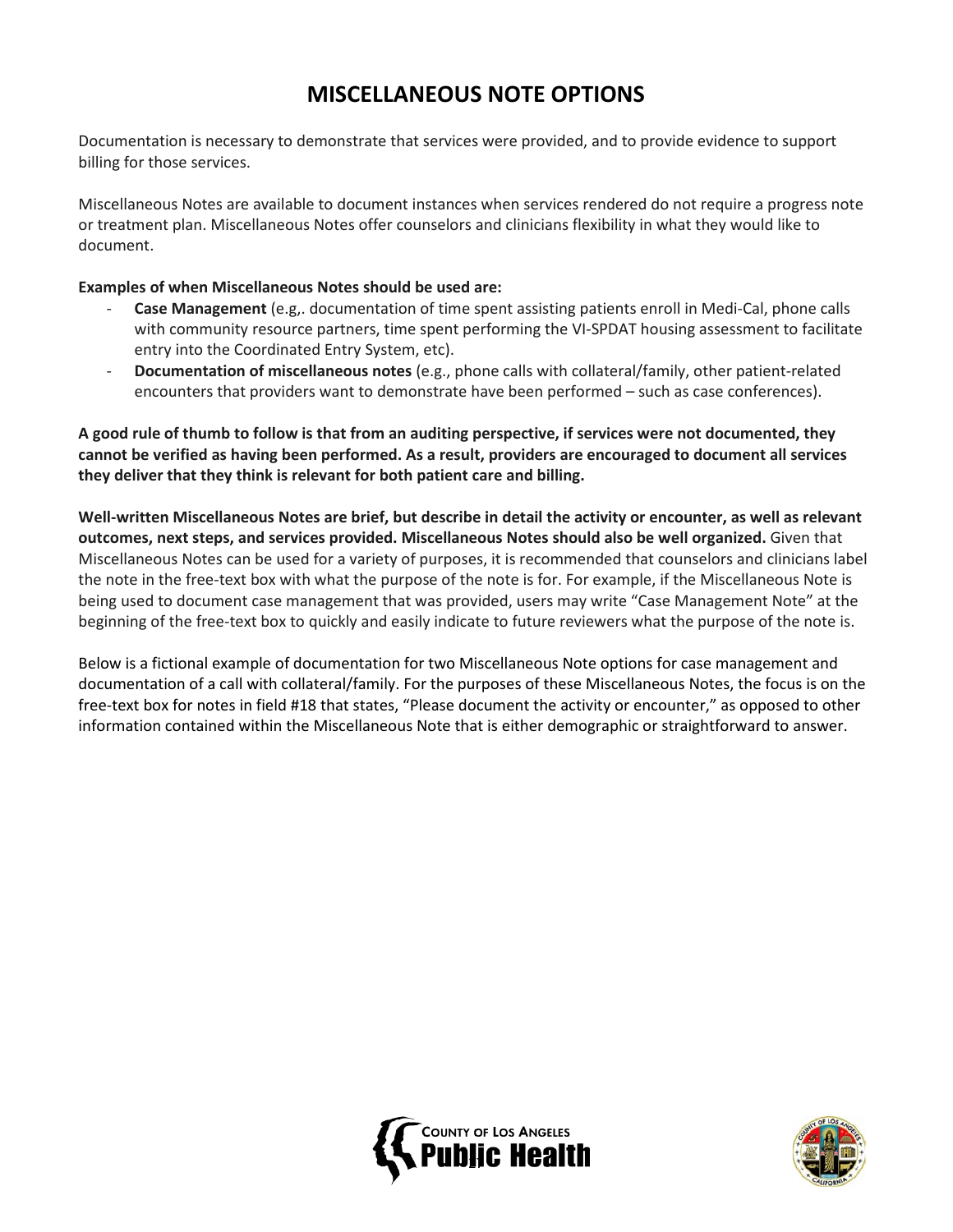# **SUBSTANCE ABUSE PREVENTION AND CONTROL Miscellaneous Note Option**

|                                                                                                                                                                                             |  |                                               | <b>NOTE TYPE</b>             |                   |                                                                                                                                                                                                                                                                                                                                                                                                                                                                                                                   |  |
|---------------------------------------------------------------------------------------------------------------------------------------------------------------------------------------------|--|-----------------------------------------------|------------------------------|-------------------|-------------------------------------------------------------------------------------------------------------------------------------------------------------------------------------------------------------------------------------------------------------------------------------------------------------------------------------------------------------------------------------------------------------------------------------------------------------------------------------------------------------------|--|
| 1. Select note type: a) Case Review b) Case Management c) Miscellaneous Note<br>3. Date:                                                                                                    |  |                                               |                              |                   | 2. Start time: ___ End time: __                                                                                                                                                                                                                                                                                                                                                                                                                                                                                   |  |
|                                                                                                                                                                                             |  |                                               | <b>PATIENT INFORMATION</b>   |                   |                                                                                                                                                                                                                                                                                                                                                                                                                                                                                                                   |  |
| 4. Name (Last, First, and Middle):                                                                                                                                                          |  |                                               | 5. Date of Birth (MM/DD/YY): |                   | 6. Medi-Cal or MHLA Number:                                                                                                                                                                                                                                                                                                                                                                                                                                                                                       |  |
| 7. Address:                                                                                                                                                                                 |  |                                               |                              |                   |                                                                                                                                                                                                                                                                                                                                                                                                                                                                                                                   |  |
| 8. Gender:                                                                                                                                                                                  |  | 9. Preferred Language:<br>10. Race/Ethnicity: |                              |                   | 11. Phone Number:                                                                                                                                                                                                                                                                                                                                                                                                                                                                                                 |  |
|                                                                                                                                                                                             |  |                                               |                              |                   | Okay to Leave a Message?<br>Yes<br>N <sub>o</sub>                                                                                                                                                                                                                                                                                                                                                                                                                                                                 |  |
|                                                                                                                                                                                             |  |                                               | <b>PROVIDER AGENCY</b>       |                   |                                                                                                                                                                                                                                                                                                                                                                                                                                                                                                                   |  |
| 12. Name:                                                                                                                                                                                   |  | 13. Contact Person:                           |                              | 14. Phone Number: |                                                                                                                                                                                                                                                                                                                                                                                                                                                                                                                   |  |
| 15. Address:                                                                                                                                                                                |  | 16. Fax:                                      |                              | 17. Email:        |                                                                                                                                                                                                                                                                                                                                                                                                                                                                                                                   |  |
|                                                                                                                                                                                             |  |                                               | <b>NOTE</b>                  |                   |                                                                                                                                                                                                                                                                                                                                                                                                                                                                                                                   |  |
| 8. Please document the activity or encounter:<br>19. If the patient preferred language is not English, were linguistically appropriate services provided?<br>Yes No. If no, please explain: |  |                                               |                              |                   |                                                                                                                                                                                                                                                                                                                                                                                                                                                                                                                   |  |
| 20. Provider Name:                                                                                                                                                                          |  | 21. Signature: __________                     |                              | 22. Date:         |                                                                                                                                                                                                                                                                                                                                                                                                                                                                                                                   |  |
| 23. Additional Provider Name if<br>applicable:                                                                                                                                              |  | 24. Signature: __________                     |                              | 25. Date:         |                                                                                                                                                                                                                                                                                                                                                                                                                                                                                                                   |  |
| unless otherwise permitted by law.                                                                                                                                                          |  |                                               |                              |                   | This confidential information is provided to you in accord with State and Federal laws and regulations including but not limited<br>to applicable Welfare and Institutions Code, Civil Code and HIPAA Privacy Standards. Duplication of this information for further<br>disclosure is prohibited without the prior written authorization of the patient/authorized representative to who it pertains<br><b>EXTERNAL SAPC REVIEW</b> This section will include communication between SAPC and the agency/provider. |  |